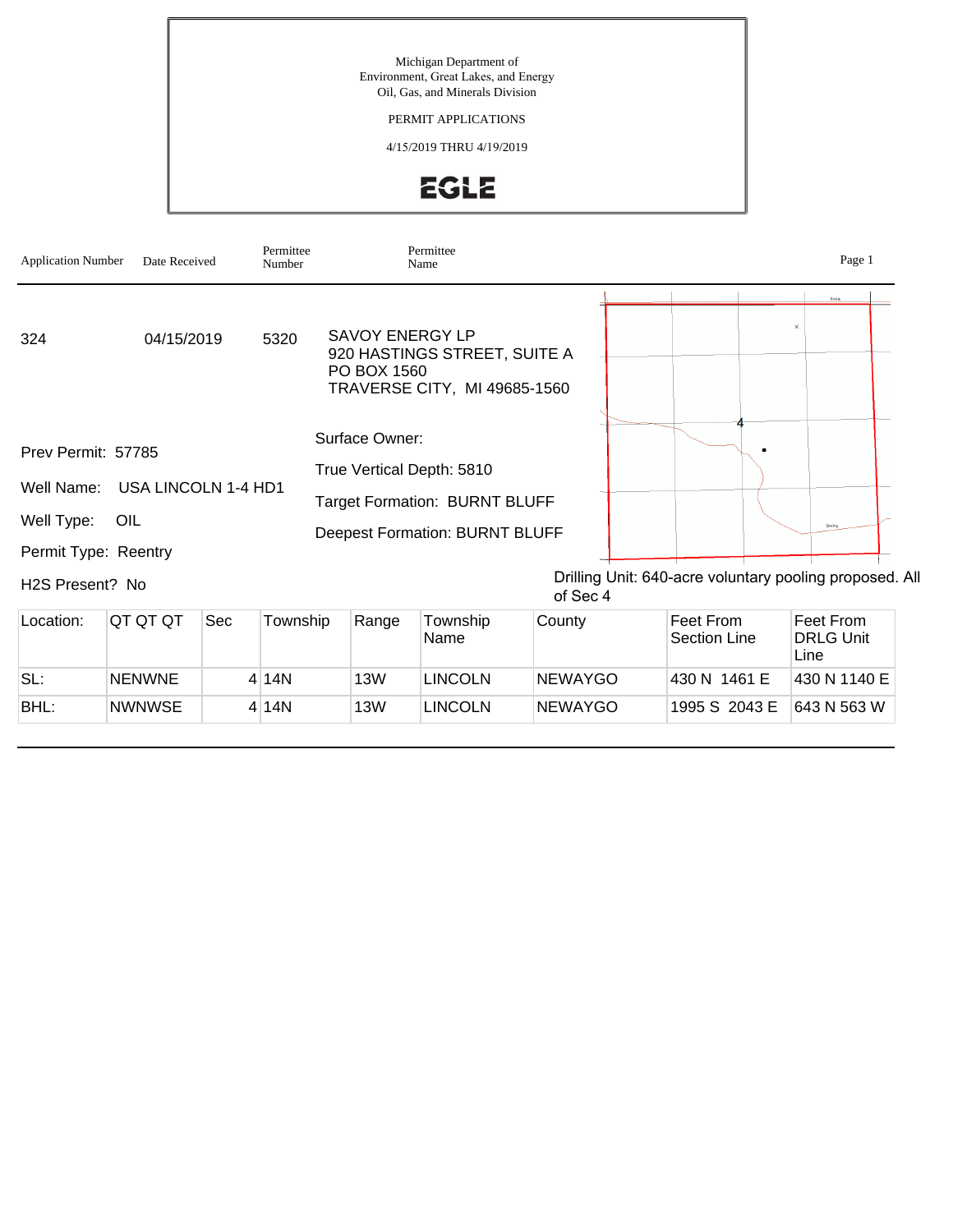Updated Permits

4/15/2019 THRU 4/19/2019

# **EGLE**

Permit Number Permittee Number Permittee<br>Name Name Page 1

#### **PLUGGING INSTRUCTIONS ISSUED:**

46175 25 DELTA OIL CO INC

> 125 WINDSOR DR STE 101 OAK BROOK, IL 60523

API Well Number: 21-119-46175-00-00

Well Name: STATE MONTMORENCY B4-33

Plug Inst. Issue Date: 4/2/2019

| Location | <b>IOT OT OT</b> | <b>Sec</b> | Township | Range | <b>Township Name</b> | County              | Feet From Section<br>Line | Feet From DRLG<br>Unit |
|----------|------------------|------------|----------|-------|----------------------|---------------------|---------------------------|------------------------|
| ISL:     | <b>SESENE</b>    |            | 33 32N   | 1E    | l MONTMORENCY        | <b>IMONTMORENCY</b> | 550 S 485 E               | 1550 S 485 E           |

Comment: App. to P&A expires 4/2/20.

 $\sim$   $\sim$  $\sim$   $\sim$   $\sim$   $\sim$   $\sim$   $\omega = \omega + \omega$ 

 $- - - - - -$ 

 $\sim$   $\sim$   $\sim$   $\sim$ 

47118 25 DELTA OIL CO INC

> 125 WINDSOR DR STE 101 OAK BROOK, IL 60523

API Well Number: 21-119-47118-00-00

Well Name: STATE MONTMORENCY B1-33

Plug Inst. Issue Date: 4/2/2019

| Location | <b>OT OT OT</b> | <b>Sec</b> | l'I'ownship | Range | Township Name      | $\mathop{\text{Ca}$ | <b>Feet From Section</b><br>Line | <b>Feet From DRLG</b><br>'Unit |
|----------|-----------------|------------|-------------|-------|--------------------|---------------------|----------------------------------|--------------------------------|
| SL:      | INWSWNW         |            | 33 32N      | 1E    | <b>MONTMORENCY</b> | <b>IMONTMORENCY</b> | 832 S 437 W                      | 1473 N 437 W                   |

Comment: App. to P&A expires 4/2/20.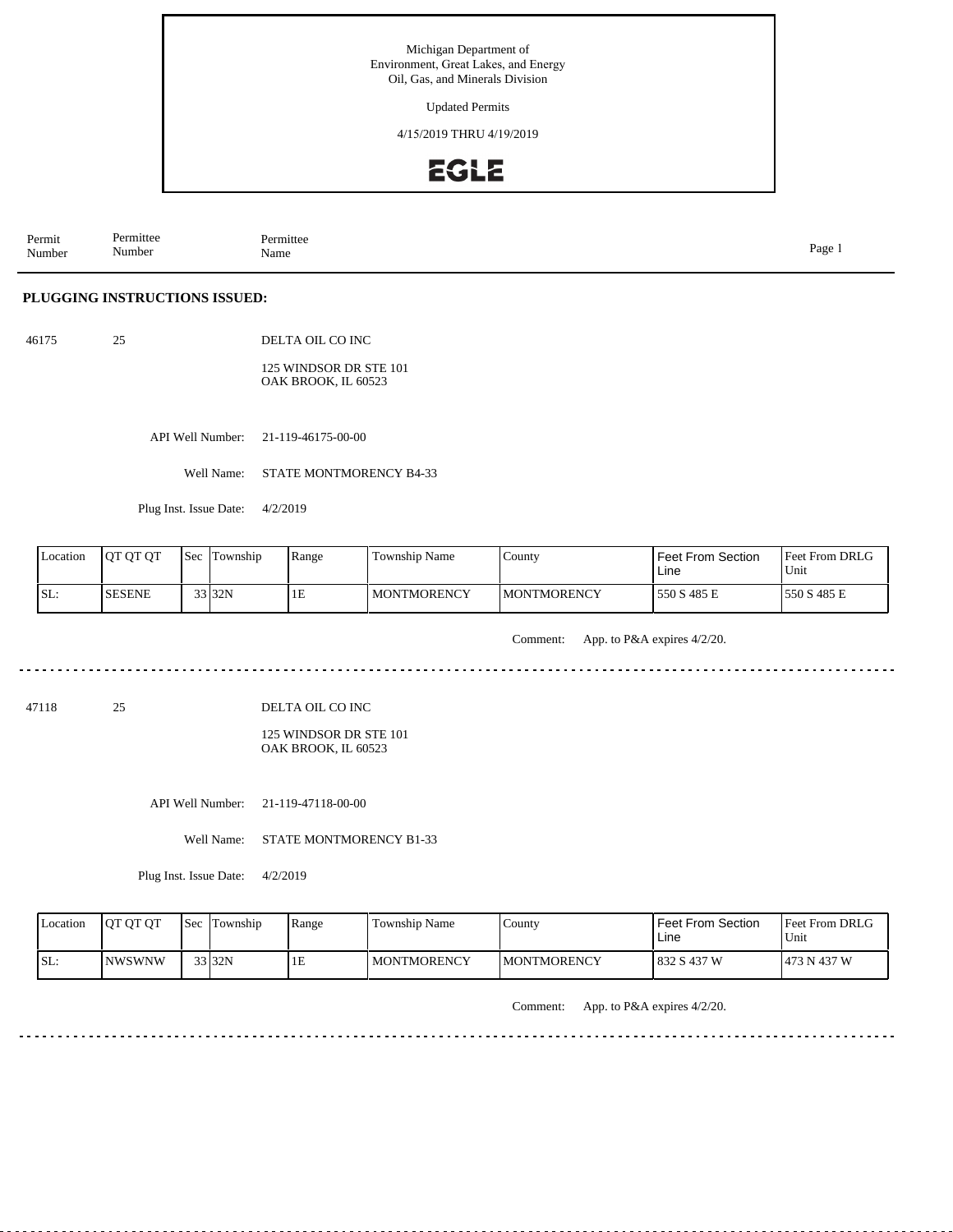Updated Permits

4/15/2019 THRU 4/19/2019

## **EGLE**

| Permit<br>Number | Permittee<br>Number    | Permittee<br>Name                                                 | Page 2 |
|------------------|------------------------|-------------------------------------------------------------------|--------|
| 47400            | 25                     | DELTA OIL CO INC<br>125 WINDSOR DR STE 101<br>OAK BROOK, IL 60523 |        |
|                  | API Well Number:       | 21-119-47400-00-00                                                |        |
|                  | Well Name:             | STATE MONTMORENCY C2-33                                           |        |
|                  | Plug Inst. Issue Date: | 4/2/2019                                                          |        |

| Location | IOT OT OT     | 'Sec | Township | Range | Township Name       | County              | <b>Feet From Section</b><br>Line | Feet From DRLG<br>Unit |
|----------|---------------|------|----------|-------|---------------------|---------------------|----------------------------------|------------------------|
| SL:      | <b>NWNESW</b> |      | 33 32N   | 1E    | <b>IMONTMORENCY</b> | <b>IMONTMORENCY</b> | 341 N 664 E                      | N 637 W<br>341         |

Comment: App. to P&A expires 4/2/20.

47403 25

DELTA OIL CO INC

125 WINDSOR DR STE 101 OAK BROOK, IL 60523

API Well Number: 21-119-47403-00-00

Well Name: STATE MONTMORENCY C1-34

Plug Inst. Issue Date: 4/2/2019

| Location | <b>IOT OT OT</b> | <b>Sec</b> | Township | Range | Township Name      | $\mathcal{L}$ ounty | <b>Feet From Section</b><br>Line | <b>Feet From DRLG</b><br>Unit |
|----------|------------------|------------|----------|-------|--------------------|---------------------|----------------------------------|-------------------------------|
| SL:      | <b>NWNWSW</b>    |            | 34 32N   | ΙE    | <b>MONTMORENCY</b> | IMONTMORENCY        | 337 N 575 W                      | 1337 N 575 W                  |

Comment: App. to P&A expires 4/2/20.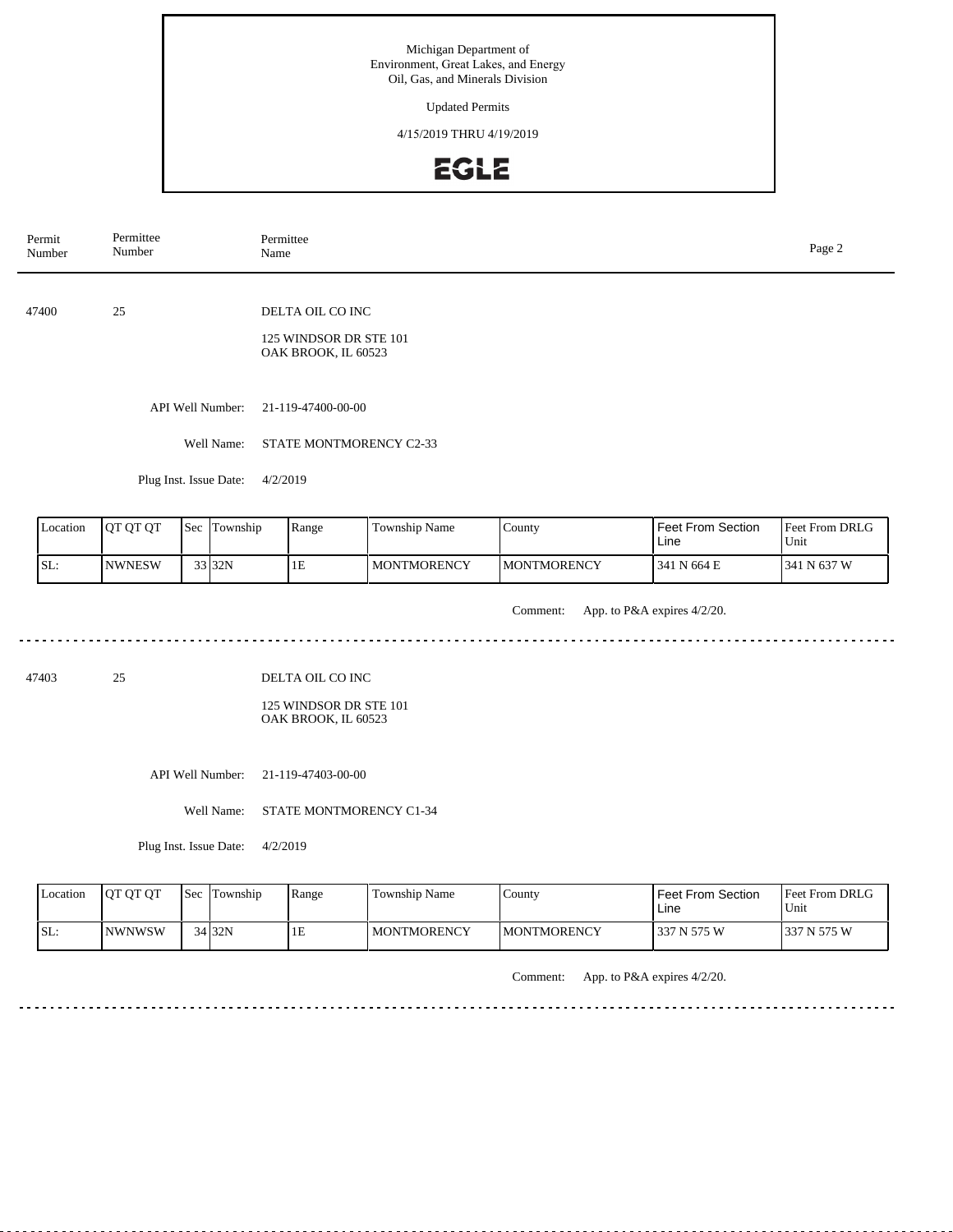Updated Permits

4/15/2019 THRU 4/19/2019

#### **EGLE**

| Permit<br>Number | Permittee<br>Number    | Permittee<br>Name                                                 | Page 3 |
|------------------|------------------------|-------------------------------------------------------------------|--------|
| 47616            | 25                     | DELTA OIL CO INC<br>125 WINDSOR DR STE 101<br>OAK BROOK, IL 60523 |        |
|                  | API Well Number:       | 21-119-47616-00-00                                                |        |
|                  | Well Name:             | <b>MASTERS B1-29</b>                                              |        |
|                  | Plug Inst. Issue Date: | 4/2/2019                                                          |        |

| Location | <b>IOT OT OT</b> | <b>Sec</b> | Township          | Range | <b>Township Name</b> | County              | <b>Feet From Section</b><br>Line | <b>Feet From DRLG</b><br>Unit |
|----------|------------------|------------|-------------------|-------|----------------------|---------------------|----------------------------------|-------------------------------|
| SL:      | <b>SESWNW</b>    |            | 29 <sub>32N</sub> | 1E    | <b>I MONTMORENCY</b> | <b>IMONTMORENCY</b> | 339 S 901 W                      | 339 S 436 E                   |

Comment: App. to P&A expires 4/2/20. 

47617 25

DELTA OIL CO INC

125 WINDSOR DR STE 101 OAK BROOK, IL 60523

API Well Number: 21-119-47617-00-00

Well Name: RACK & FIN C4-32

Plug Inst. Issue Date: 4/2/2019

| Location | <b>IOT OT OT</b> | l Sec | Township           | Range | Township Name      | County       | <b>Feet From Section</b><br>Line | <b>Feet From DRLG</b><br>Unit |
|----------|------------------|-------|--------------------|-------|--------------------|--------------|----------------------------------|-------------------------------|
| SL:      | <b>ISENESE</b>   |       | 32 <sub>132N</sub> | 'IE   | <b>MONTMORENCY</b> | IMONTMORENCY | 813 N 655 E                      | 1497 S 655 E                  |

Comment: App. to P&A expires 4/2/20.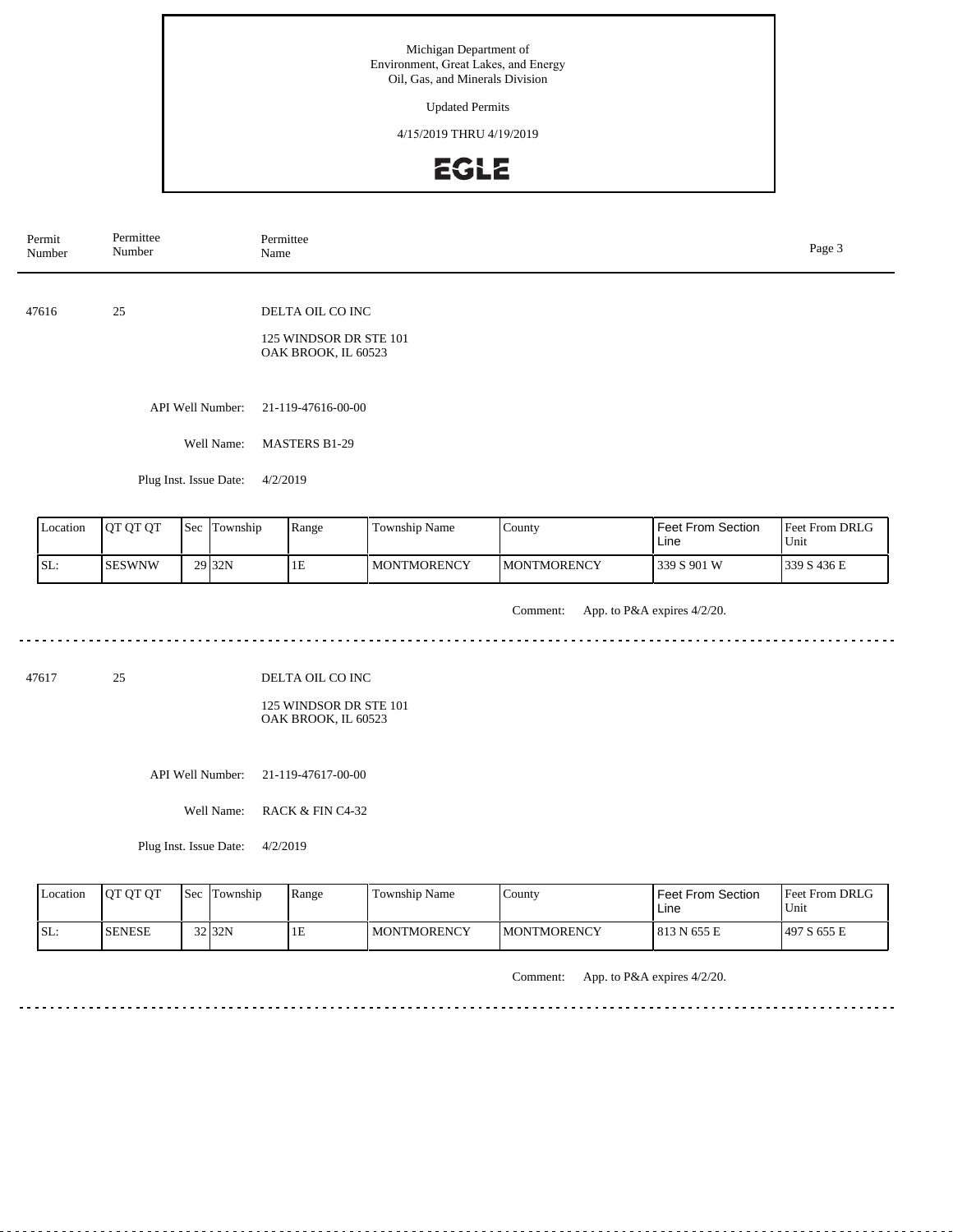Updated Permits

4/15/2019 THRU 4/19/2019

## EGLE

| Permit<br>Number | Permittee<br>Number    | Permittee<br>Name                                                 | Page 4 |
|------------------|------------------------|-------------------------------------------------------------------|--------|
| 47660            | 25                     | DELTA OIL CO INC<br>125 WINDSOR DR STE 101<br>OAK BROOK, IL 60523 |        |
|                  | API Well Number:       | 21-119-47660-00-00                                                |        |
|                  | Well Name:             | STATE MONTMORENCY D4-32                                           |        |
|                  | Plug Inst. Issue Date: | 4/2/2019                                                          |        |
|                  |                        |                                                                   |        |

|     | Location | <b>IOT OT OT</b> | Sec | Township | Range | <b>Township Name</b> | County              | <b>Feet From Section</b><br>Line | Feet From DRLG<br>'Unit |
|-----|----------|------------------|-----|----------|-------|----------------------|---------------------|----------------------------------|-------------------------|
| SL: |          | <b>ISESESE</b>   |     | 32 32N   | 1E    | <b>MONTMORENCY</b>   | <b>IMONTMORENCY</b> | 612 S 516 E                      | 1612 S 516 E            |

Comment: App. to P&A expires 4/2/20.

58705 100

APOLLO EXPLORATION AND DEVELOPMENT INC 1710 E REMUS ROAD PO BOX 190 MOUNT PLEASANT, MI 48804-0190

API Well Number: 21-147-58705-00-00

Well Name: OLCZAK 1-32

Plug Inst. Issue Date: 4/10/2019

| Location | <b>OT OT OT</b> | <b>Sec</b> | Township  | Range | Township Name | County       | <b>Feet From Section</b><br>Line | <b>Feet From DRLG</b><br>Unit |
|----------|-----------------|------------|-----------|-------|---------------|--------------|----------------------------------|-------------------------------|
| ISL:     | <b>ISWSWSE</b>  |            | $32$ $6N$ | 15E   | <b>WALES</b>  | ISAINT CLAIR | 675 S 2003 E                     | 675 S 668 W                   |

Comment: App. to P&A expires 12/31/19.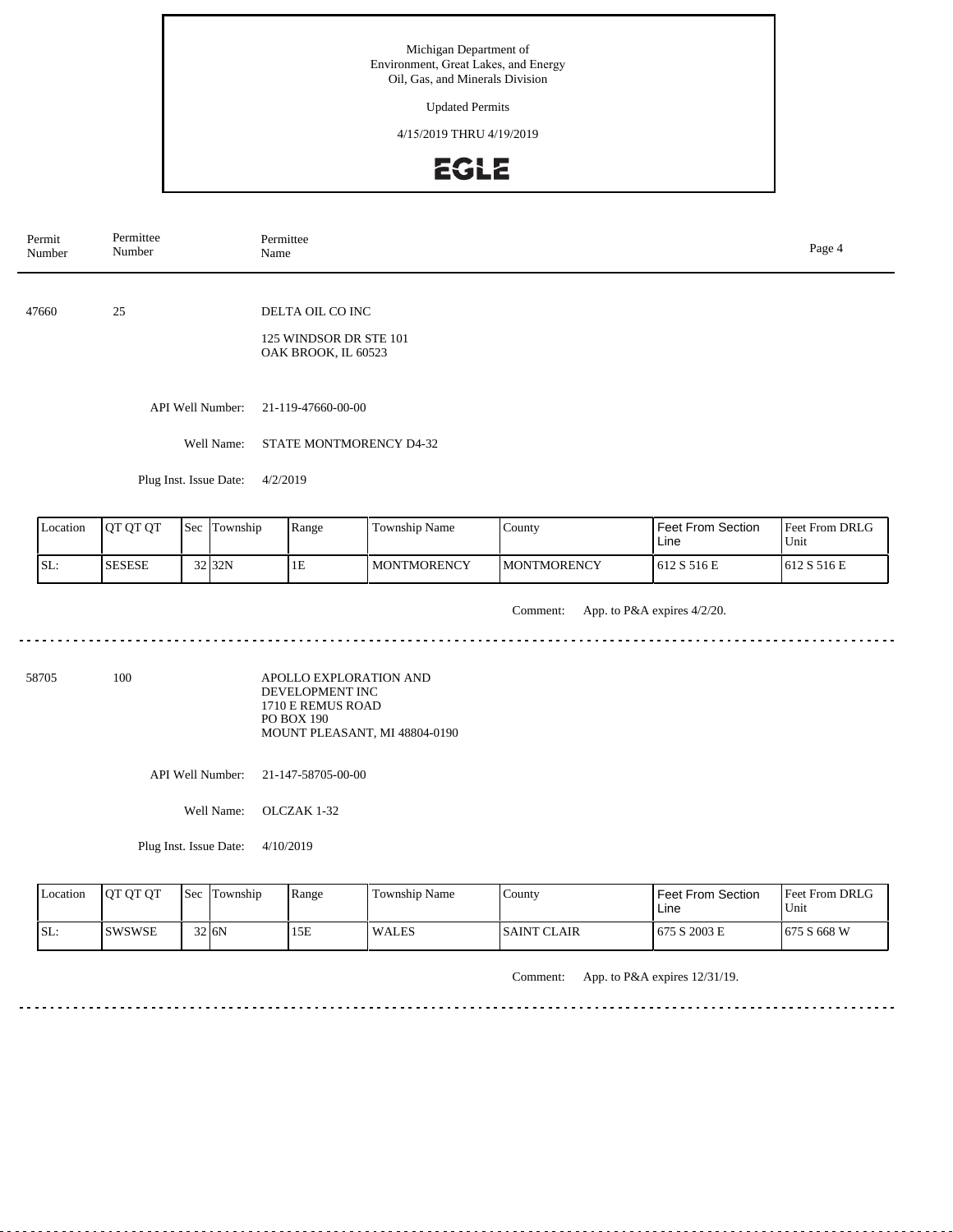Updated Permits

4/15/2019 THRU 4/19/2019

## EGLE

| Permit<br>Number | Permittee<br>Number    | Permittee<br>Name                                             | Page 5 |
|------------------|------------------------|---------------------------------------------------------------|--------|
| 60098            | 5312                   | PAXTON RESOURCES LLC<br>132 N OTSEGO AVE<br>GAYLORD, MI 49735 |        |
|                  | API Well Number:       | 21-161-60098-00-00                                            |        |
|                  | Well Name:             | DWYER 1-21                                                    |        |
|                  | Plug Inst. Issue Date: | 4/9/2019                                                      |        |

| <b>Location</b> | <b>JOT OT OT</b> | <b>Sec</b> | l m<br>Township | Range | Township Name | County            | Feet From Section<br>∟ine | Feet From DRLG<br>Unit |
|-----------------|------------------|------------|-----------------|-------|---------------|-------------------|---------------------------|------------------------|
| SL:             | <b>INESENE</b>   |            | l I4S           | эE    | <b>SALINE</b> | <b>IWASHTENAW</b> | 1637 N 332 E              | 1345 S 332 E           |

Comment: App. to P&A expires 4/9/20.

#### **RECORD OF WELL PLUGGING:**

35425 47 SUMMIT PETROLEUM COMPANY LLC 102 WEST FRONT STREET SUITE 200 TRAVERSE CITY, MI49684

API Well Number: 21-073-35425-00-00

Well Name: HORAN 1-B

Plugging Date: 1/11/2015

| Location | <b>JOT OT OT</b> | <b>Sec</b> | Township | Range | <b>Township Name</b> | County.         | <b>Feet From Section</b><br>Line | Feet From DRLG<br>Unit |
|----------|------------------|------------|----------|-------|----------------------|-----------------|----------------------------------|------------------------|
| ISL:     | <b>IW2NWNE</b>   |            | 2115N    | 4W    | <b>ISABELLA</b>      | <b>ISABELLA</b> | 660 N 460 W                      | 660 N 460 W            |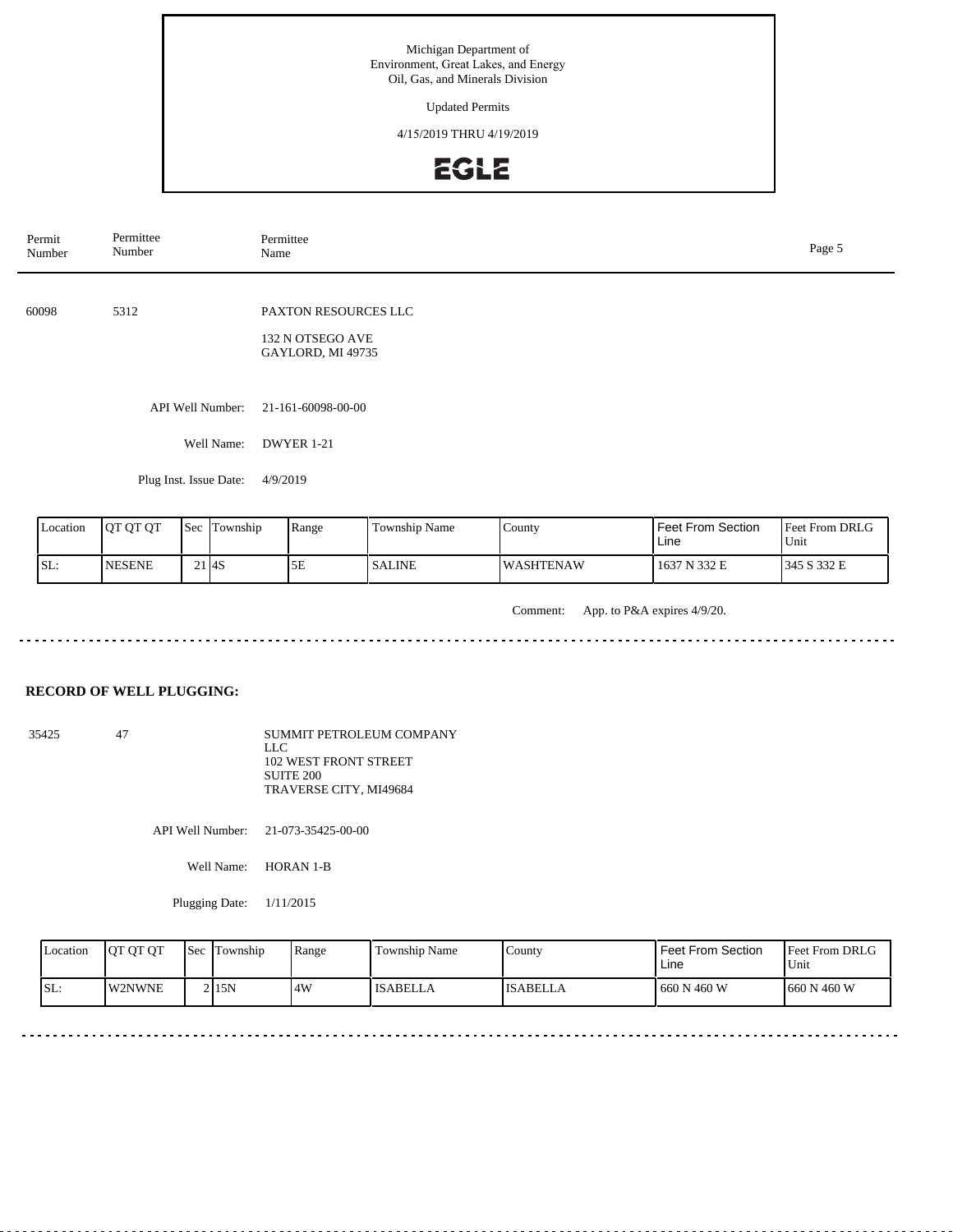Updated Permits

4/15/2019 THRU 4/19/2019

## **EGLE**

Permit Number Permittee Number Permittee<br>Name Name Page 6

#### **APPLICATIONS TO CHANGE WELL STATUS:**

45550 6361 RIVERSIDE ENERGY MICHIGAN LLC 10691 EAST CARTER ROAD SUITE 201

TRAVERSE CITY, MI49684

API Well Number: 21-009-45550-00-00

Well Name: GREEN RIVER IV C4-19

Approval Date: 4/9/2019

| Location | IOT OT OT      | 'Sec | Township | Range | <b>Township Name</b> | County        | l Feet From Section.<br>Line | <b>Feet From DRLG</b><br>Unit |
|----------|----------------|------|----------|-------|----------------------|---------------|------------------------------|-------------------------------|
| SL:      | <b>ISENESE</b> |      | 19 30N   | 16W   | CHESTONIA            | <b>ANTRIM</b> | 802 N 351 E                  | 513 S 351 E                   |

Proposed Rework: ACOWS to Acidize or Stimulate Current Formation Comment: ACOWS to stimulate well with CO2 and acid, expires 4/9/20. 

9004 491

CONSUMERS ENERGY CO

1945 W PARNALL RD JACKSON, MI 49201

API Well Number: 21-035-09004-00-00

Well Name: M G S C 590

Approval Date: 3/29/2019

| Location | <b>IOT OT OT</b> | $\text{Sec}$ . | : Township         | Range | Township Name      | County        | l Feet From Section<br>Line | <b>Feet From DRLG</b><br>l Unit |
|----------|------------------|----------------|--------------------|-------|--------------------|---------------|-----------------------------|---------------------------------|
| SL:      | <b>CNNE</b>      |                | 20 <sub>20</sub> N | 16W   | <b>WINTERFIELD</b> | <b>ICLARE</b> | 1320 S 1320 W               | 1320 N 1320 E                   |
|          |                  |                |                    |       |                    |               |                             |                                 |

Proposed Rework: ACOWS to plugback to 1308' and return well back to service, expires 3/29/20. ACOWS for Miscellaneous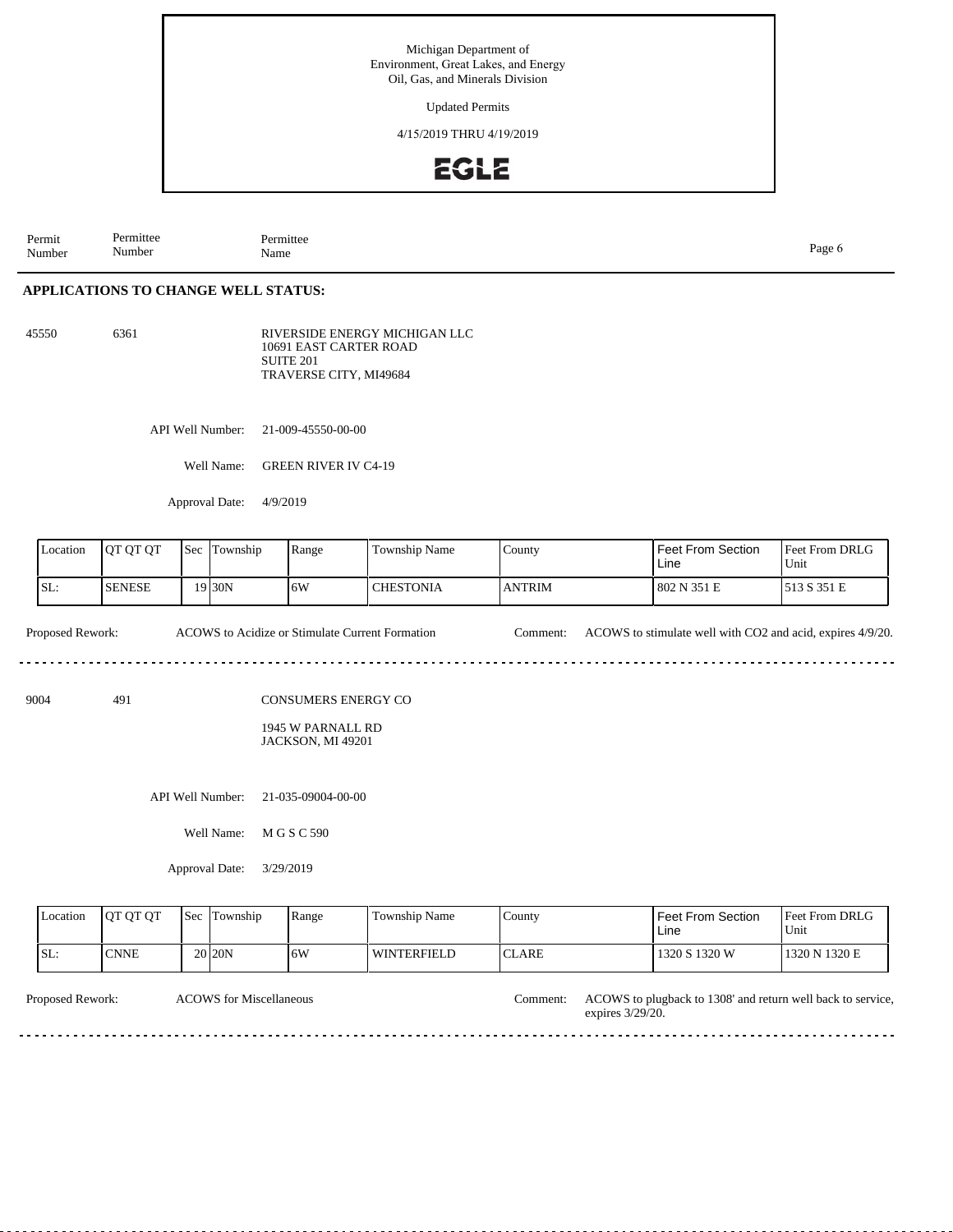Updated Permits

4/15/2019 THRU 4/19/2019

## EGLE

| Permit<br>Number | Permittee<br>Number |     | Permittee<br>Name              |                                        |                    |                              |                                                             | Page 7                 |
|------------------|---------------------|-----|--------------------------------|----------------------------------------|--------------------|------------------------------|-------------------------------------------------------------|------------------------|
| 9065             | 491                 |     |                                | CONSUMERS ENERGY CO                    |                    |                              |                                                             |                        |
|                  |                     |     |                                | 1945 W PARNALL RD<br>JACKSON, MI 49201 |                    |                              |                                                             |                        |
|                  | API Well Number:    |     |                                |                                        |                    |                              |                                                             |                        |
|                  |                     |     | Well Name:                     | M G S C 599                            |                    |                              |                                                             |                        |
|                  |                     |     | Approval Date:                 | 3/29/2019                              |                    |                              |                                                             |                        |
| Location         | QT QT QT            |     | Sec Township                   | Range                                  | Township Name      | County                       | Feet From Section<br>Line                                   | Feet From DRLG<br>Unit |
| SL:              | <b>CNNW</b>         |     | 33 20N                         | 6W                                     | <b>WINTERFIELD</b> | <b>CLARE</b>                 | 1320 S 1320 W                                               | 1320 N 1320 E          |
| Proposed Rework: |                     |     | <b>ACOWS</b> for Miscellaneous |                                        |                    | Comment:<br>expires 3/29/20. | ACOWS to plugback to 1310' and return well back to service, |                        |
| 9168             | 491                 |     |                                | CONSUMERS ENERGY CO                    |                    |                              |                                                             |                        |
|                  |                     |     |                                | 1945 W PARNALL RD<br>JACKSON, MI 49201 |                    |                              |                                                             |                        |
|                  |                     |     | API Well Number:               | 21-035-09168-00-00                     |                    |                              |                                                             |                        |
|                  |                     |     | Well Name:                     | M G S C 652                            |                    |                              |                                                             |                        |
|                  |                     |     | Approval Date:                 | 3/29/2019                              |                    |                              |                                                             |                        |
| Location         | QT QT QT            | Sec | Township                       | Range                                  | Township Name      | County                       | <b>Feet From Section</b><br>Line                            | Feet From DRLG<br>Unit |
| SL:              | <b>CNNE</b>         |     | 32 20N                         | 6W                                     | <b>WINTERFIELD</b> | <b>CLARE</b>                 | 1320 S 1320 W                                               | 1320 N 1320 E          |

Proposed Rework: ACOWS for Miscellaneous and the comment: ACOWS to plugback to 1290', add perfs, and return well back to service, expires 3/29/20. ACOWS for Miscellaneous Comment:

dia dia dia d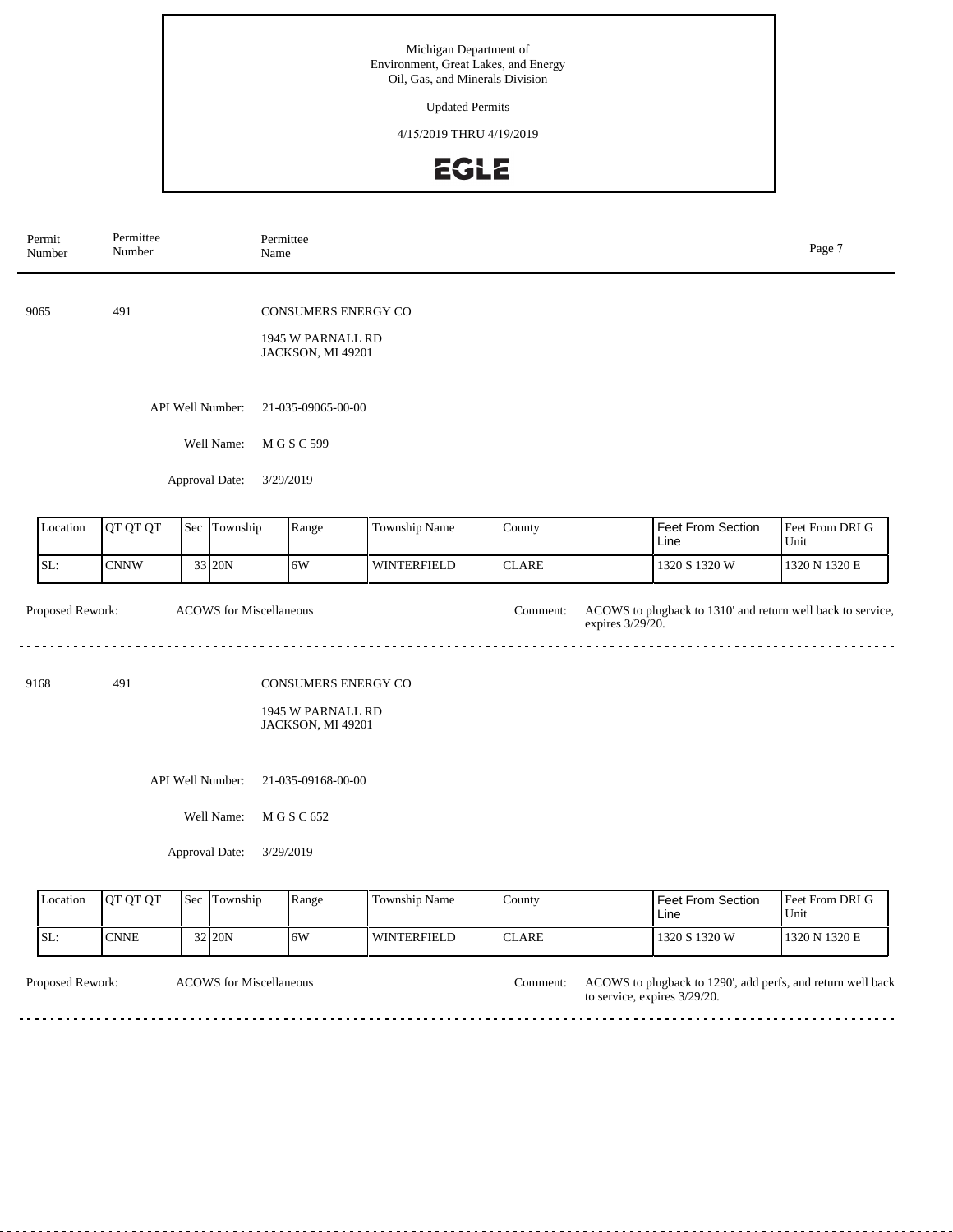Updated Permits

4/15/2019 THRU 4/19/2019

# EGLE

| Permit<br>Number         | Permittee<br>Number |     |                                                  | Permittee<br>Name                                                                                      |                      |              |                                                                                                      | Page 8                 |
|--------------------------|---------------------|-----|--------------------------------------------------|--------------------------------------------------------------------------------------------------------|----------------------|--------------|------------------------------------------------------------------------------------------------------|------------------------|
| 9234                     | 491                 |     |                                                  | CONSUMERS ENERGY CO<br>1945 W PARNALL RD<br>JACKSON, MI 49201                                          |                      |              |                                                                                                      |                        |
|                          |                     |     | API Well Number:                                 | 21-035-09234-00-00                                                                                     |                      |              |                                                                                                      |                        |
|                          |                     |     | Well Name:                                       | M G S C 625                                                                                            |                      |              |                                                                                                      |                        |
|                          |                     |     | Approval Date:                                   | 3/29/2019                                                                                              |                      |              |                                                                                                      |                        |
| Location                 | QT QT QT            | Sec | Township                                         | Range                                                                                                  | Township Name        | County       | Feet From Section<br>Line                                                                            | Feet From DRLG<br>Unit |
| SL:                      | <b>CNNE</b>         |     | 29 20N                                           | 6W                                                                                                     | WINTERFIELD          | <b>CLARE</b> | 1320 S 1320 W                                                                                        | 1320 N 1320 E          |
| Proposed Rework:<br>9236 | 491                 |     |                                                  | <b>ACOWS</b> for Miscellaneous<br><b>CONSUMERS ENERGY CO</b><br>1945 W PARNALL RD<br>JACKSON, MI 49201 |                      | Comment:     | ACOWS to plugback to 1325', underream open hole and<br>return well back to service, expires 3/29/20. |                        |
|                          |                     |     | API Well Number:<br>Well Name:<br>Approval Date: | 21-035-09236-00-00<br>M G S C 609<br>3/29/2019                                                         |                      |              |                                                                                                      |                        |
| Location                 | QT QT QT            |     | Sec Township                                     | Range                                                                                                  | <b>Township Name</b> | County       | <b>Feet From Section</b>                                                                             | Feet From DRLG         |

|      | Location | <b>IOT OT OT</b> | 'Sec | Township          | Range | $\mathbf{r}$<br>$\sim$<br>Township Name | County | <b>I</b> Feet From Section<br>Line | <b>Feet From DRLG</b><br>Unit |
|------|----------|------------------|------|-------------------|-------|-----------------------------------------|--------|------------------------------------|-------------------------------|
| ISL: |          | <b>CNSE</b>      |      | 19 <sub>20N</sub> | .6W   | <b>WINTERFIELD</b>                      | ICLARE | 1320 S 1320 W                      | 1320 N 1320 E                 |

- - - - -

. . . . . . . . . . . . . . . . . .

 $\overline{\phantom{a}}$ 

Proposed Rework: ACOWS for Miscellaneous Comment: ACOWS to plugback to 1380', and perforate, expires 3/29/20.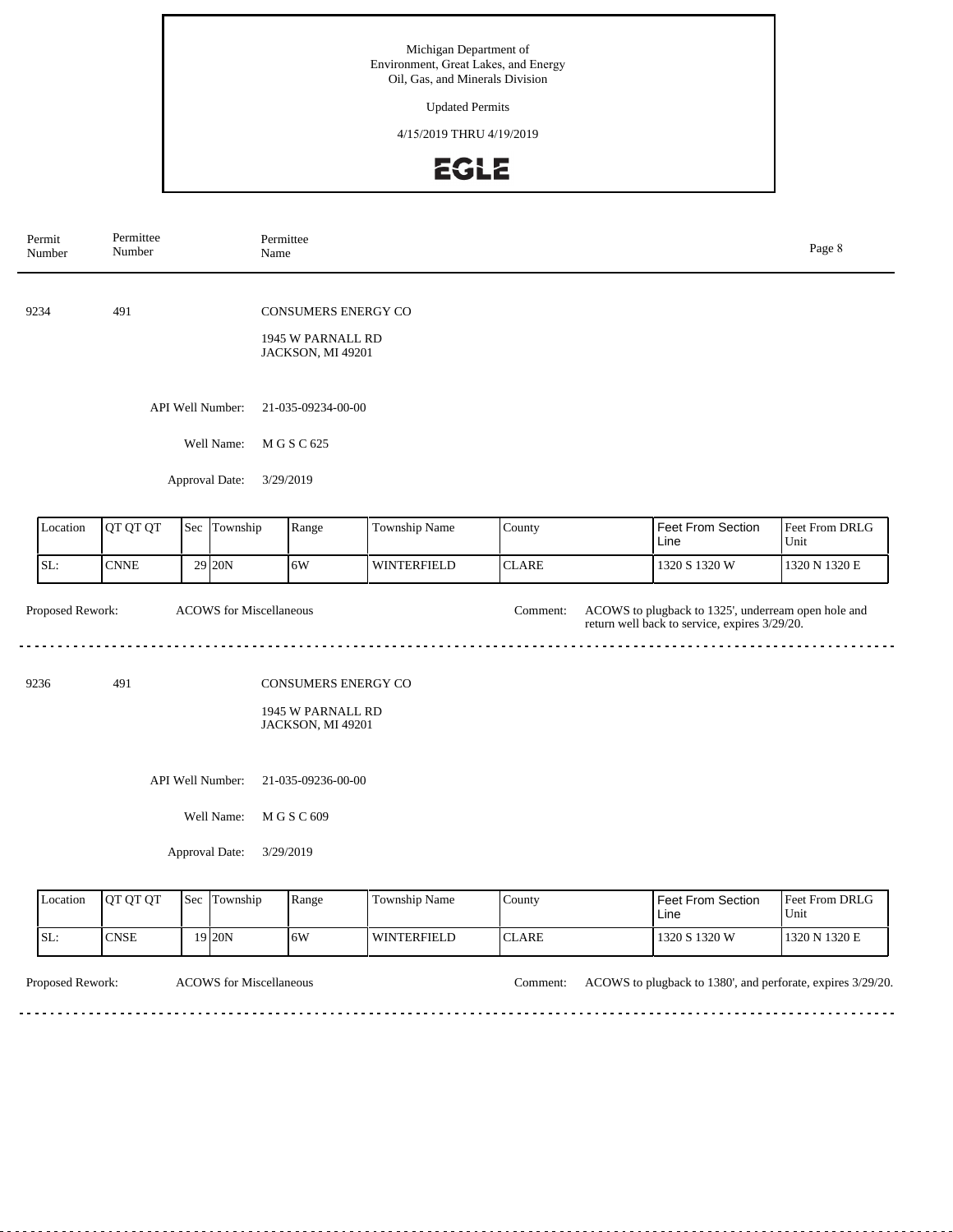Updated Permits

4/15/2019 THRU 4/19/2019

## **EGLE**

| Permit<br>Number            | Permittee<br>Number                    |                                        | Permittee<br>Name              |                                                                                      |                    |              |                                  | Page 9                 |  |
|-----------------------------|----------------------------------------|----------------------------------------|--------------------------------|--------------------------------------------------------------------------------------|--------------------|--------------|----------------------------------|------------------------|--|
| 9241                        | 491                                    |                                        |                                | CONSUMERS ENERGY CO<br>1945 W PARNALL RD                                             |                    |              |                                  |                        |  |
|                             |                                        |                                        |                                | JACKSON, MI 49201                                                                    |                    |              |                                  |                        |  |
|                             |                                        |                                        | API Well Number:               | 21-035-09241-00-00                                                                   |                    |              |                                  |                        |  |
|                             |                                        |                                        | Well Name:                     | M G S C 605                                                                          |                    |              |                                  |                        |  |
|                             |                                        |                                        | Approval Date:                 | 3/29/2019                                                                            |                    |              |                                  |                        |  |
| Location                    | QT QT QT                               |                                        | Sec Township                   | Range                                                                                | Township Name      | County       | Feet From Section<br>Line        | Feet From DRLG<br>Unit |  |
| SL:                         | <b>CNSW</b>                            |                                        | 30 20N                         | 6W                                                                                   | WINTERFIELD        | <b>CLARE</b> | 1320 S 1320 W                    | 1320 N 1320 E          |  |
| Proposed Rework:            |                                        |                                        | <b>ACOWS</b> for Miscellaneous | ACOWS to underream open hole section, and perforate,<br>Comment:<br>expires 3/29/20. |                    |              |                                  |                        |  |
| 9244                        | 491                                    |                                        |                                | CONSUMERS ENERGY CO                                                                  |                    |              |                                  |                        |  |
|                             |                                        |                                        |                                | 1945 W PARNALL RD<br>JACKSON, MI 49201                                               |                    |              |                                  |                        |  |
|                             | API Well Number:<br>21-035-09244-00-00 |                                        |                                |                                                                                      |                    |              |                                  |                        |  |
|                             |                                        |                                        | Well Name:<br>M G S C 659      |                                                                                      |                    |              |                                  |                        |  |
| Approval Date:<br>3/29/2019 |                                        |                                        |                                |                                                                                      |                    |              |                                  |                        |  |
| Location                    | QT QT QT                               | Sec Township<br>Township Name<br>Range |                                |                                                                                      |                    | County       | <b>Feet From Section</b><br>Line | Feet From DRLG<br>Unit |  |
| SL:                         | <b>CNSW</b>                            |                                        | 31 20N                         | 6W                                                                                   | <b>WINTERFIELD</b> | <b>CLARE</b> | 1320 S 1320 W                    | 1320 N 1320 E          |  |

Proposed Rework: ACOWS to plugback to 1313', add perfs, and return well back to service, expires 3/29/20. ACOWS for Miscellaneous Comment: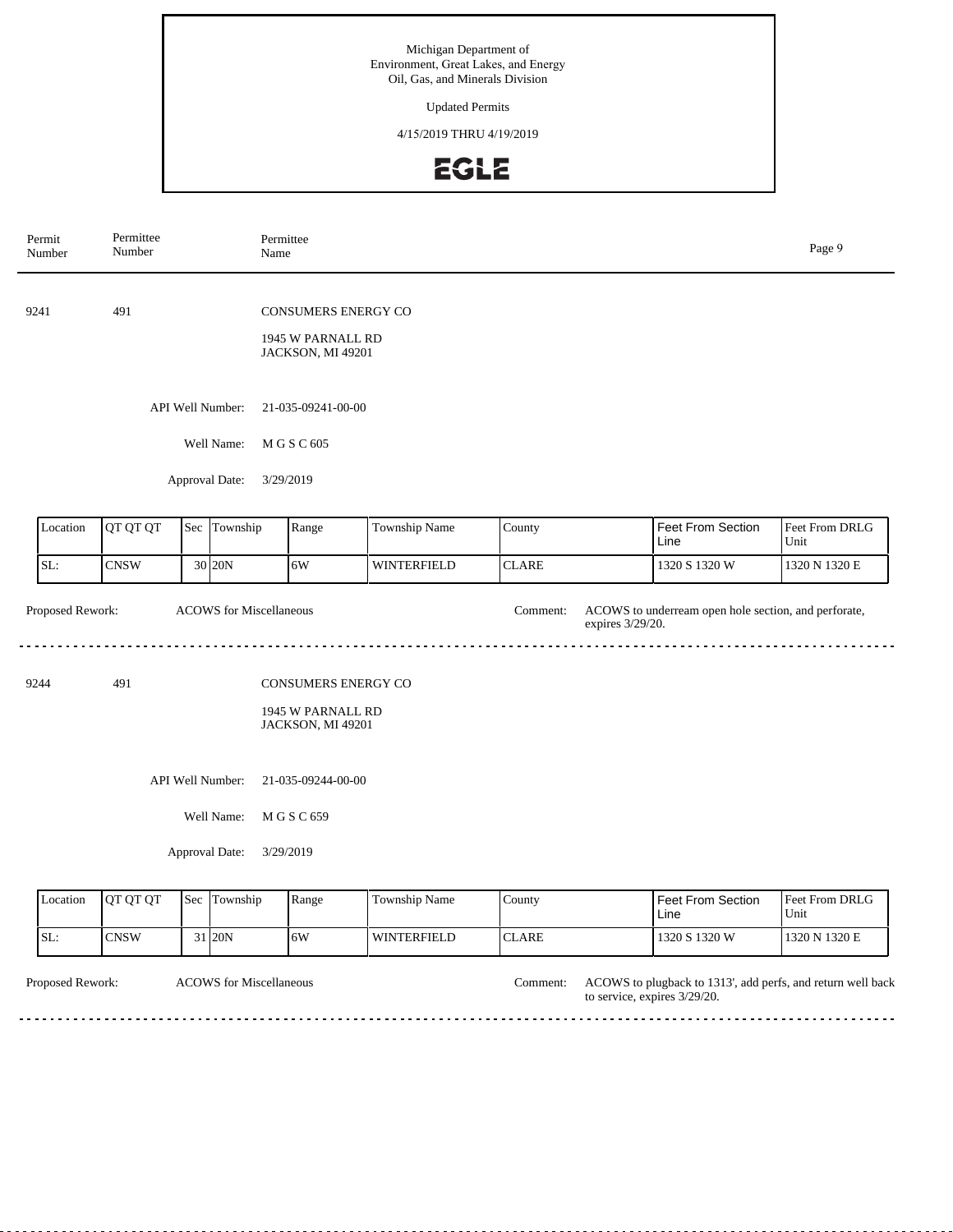Updated Permits

4/15/2019 THRU 4/19/2019

# EGLE

| Permit<br>Number | Permittee<br>Number |     | Permittee<br>Name              |                                                                      |                    |              |                                                                                                      | Page 10                |  |
|------------------|---------------------|-----|--------------------------------|----------------------------------------------------------------------|--------------------|--------------|------------------------------------------------------------------------------------------------------|------------------------|--|
| 9644             | 491                 |     |                                | CONSUMERS ENERGY CO<br>1945 W PARNALL RD<br>JACKSON, MI 49201        |                    |              |                                                                                                      |                        |  |
|                  |                     |     | API Well Number:               | 21-035-09644-00-00                                                   |                    |              |                                                                                                      |                        |  |
|                  |                     |     | Well Name:                     | M G S C 646                                                          |                    |              |                                                                                                      |                        |  |
|                  |                     |     | Approval Date:                 | 3/29/2019                                                            |                    |              |                                                                                                      |                        |  |
| Location         | QT QT QT            | Sec | Township                       | Range                                                                | Township Name      | County       | Feet From Section<br>Line                                                                            | Feet From DRLG<br>Unit |  |
| SL:              | <b>CNNW</b>         |     | 34 20N                         | 6W                                                                   | <b>WINTERFIELD</b> | <b>CLARE</b> | 1320 S 1320 W                                                                                        | 1320 N 1320 E          |  |
| Proposed Rework: |                     |     | <b>ACOWS</b> for Miscellaneous |                                                                      |                    | Comment:     | ACOWS to plugback to 1280', underream open hole and<br>return well back to service, expires 3/29/20. |                        |  |
| 12642            | 491                 |     |                                | <b>CONSUMERS ENERGY CO</b><br>1945 W PARNALL RD<br>JACKSON, MI 49201 |                    |              |                                                                                                      |                        |  |
|                  |                     |     | API Well Number:               | 21-035-12642-00-00                                                   |                    |              |                                                                                                      |                        |  |
|                  |                     |     | Well Name:<br>211              | MICHIGAN GAS STORAGE CO                                              |                    |              |                                                                                                      |                        |  |
|                  |                     |     | Approval Date:                 | 3/29/2019                                                            |                    |              |                                                                                                      |                        |  |
| Location         | QT QT QT            |     | Sec Township                   | Range                                                                | Township Name      | County       | Feet From Section<br>Line                                                                            | Feet From DRLG<br>Unit |  |

**CLARE** 

<u>. . . . . . . . .</u>

ACOWS for Miscellaneous Comment:

30 20N 6W WINTERFIELD

 $\sim$   $\sim$   $\sim$ 

SL: CNSWSW

 $-$ 

Proposed Rework: ACOWS to plugback to 1305', add perfs, and return well back to service, expires 3/29/20.

> $\mathbb{Z} \times \mathbb{Z} \times \mathbb{Z}$

660 S 660 W 660 S 660 W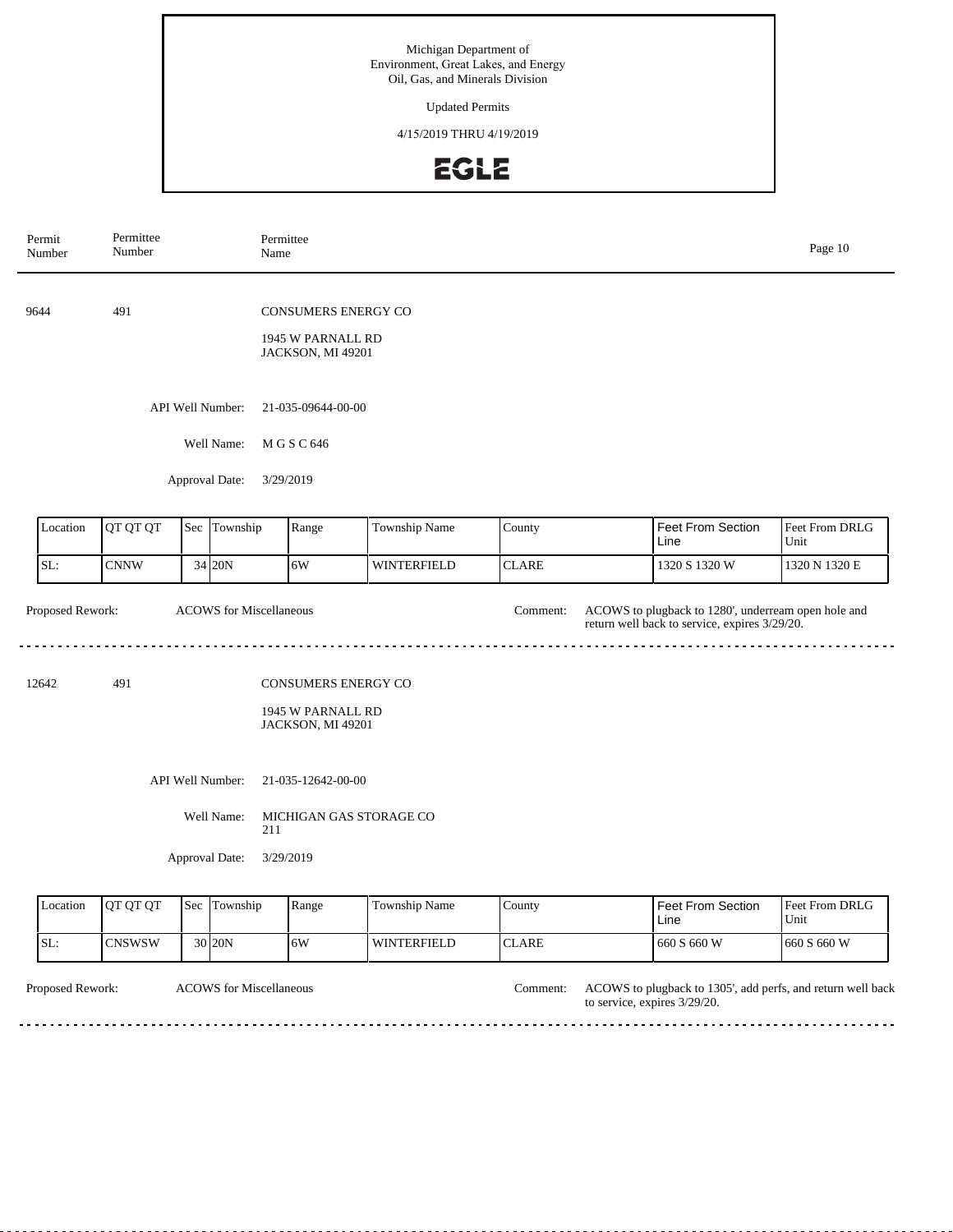Updated Permits

4/15/2019 THRU 4/19/2019

## EGLE

| Permit<br>Number | Permittee<br>Number |        | Permittee<br>Name                               |                                                                      |                    | Page 11      |                                                                                               |                        |
|------------------|---------------------|--------|-------------------------------------------------|----------------------------------------------------------------------|--------------------|--------------|-----------------------------------------------------------------------------------------------|------------------------|
| 12719            | 491                 |        |                                                 | <b>CONSUMERS ENERGY CO</b><br>1945 W PARNALL RD<br>JACKSON, MI 49201 |                    |              |                                                                                               |                        |
|                  |                     |        | API Well Number:<br>Well Name:                  | 21-035-12719-00-00<br>MICHIGAN GAS STORAGE CO                        |                    |              |                                                                                               |                        |
|                  |                     |        | 221<br>Approval Date:<br>4/1/2019               |                                                                      |                    |              |                                                                                               |                        |
| Location         | QT QT QT            |        | Sec Township                                    | Range                                                                | Township Name      | County       | Feet From Section<br>Line                                                                     | Feet From DRLG<br>Unit |
| SL:              | <b>CNNESE</b>       |        | 32 20N                                          | 6W                                                                   | WINTERFIELD        | <b>CLARE</b> | 660 N 660 E                                                                                   | 660 N 660 E            |
| Proposed Rework: |                     |        | <b>ACOWS</b> for Miscellaneous                  |                                                                      |                    | Comment:     | ACOWS to plugback to 1256', add perfs, and return well back<br>to service, expires $4/1/20$ . |                        |
| 12720            | 491                 |        |                                                 | <b>CONSUMERS ENERGY CO</b><br>1945 W PARNALL RD<br>JACKSON, MI 49201 |                    |              |                                                                                               |                        |
|                  |                     |        | API Well Number:                                | 21-035-12720-00-00                                                   |                    |              |                                                                                               |                        |
|                  |                     |        | Well Name:<br>222<br>Approval Date:<br>4/1/2019 | MICHIGAN GAS STORAGE CO                                              |                    |              |                                                                                               |                        |
| Location         | QT QT QT            |        | Sec Township<br>Range<br>Township Name          |                                                                      |                    | County       | Feet From Section<br>Line                                                                     | Feet From DRLG<br>Unit |
| SL:              | <b>CNSESE</b>       | 32 20N |                                                 | 6W                                                                   | <b>WINTERFIELD</b> | <b>CLARE</b> | 660 S 660 E                                                                                   | 660 S 660 E            |

Proposed Rework: ACOWS for Miscellaneous and the comment: ACOWS to plugback to 1300', add perfs, and return well back to service, expires 4/1/20. ACOWS for Miscellaneous Comment:

 $- - - - - - - -$ 

. . . . . . . . . . . . . . . . .

 $\sim$   $\sim$   $\sim$ 

a a a a a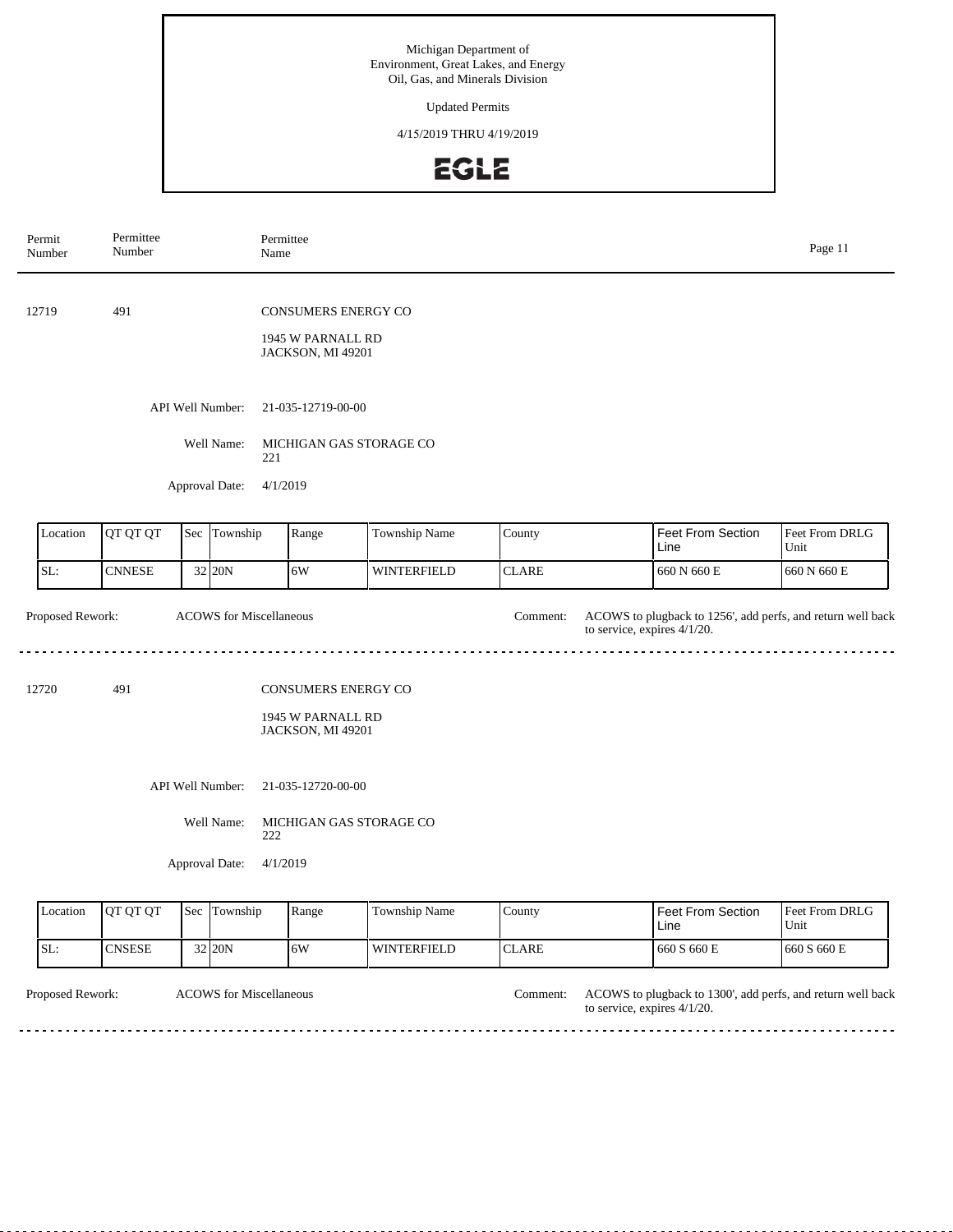Updated Permits

4/15/2019 THRU 4/19/2019

## **EGLE**

| Permit<br>Number           | Permittee<br>Number |     |                                | Permittee<br>Name                                                    |                    |              |                                                                                                       | Page 12                |
|----------------------------|---------------------|-----|--------------------------------|----------------------------------------------------------------------|--------------------|--------------|-------------------------------------------------------------------------------------------------------|------------------------|
| 12721                      | 491                 |     |                                | <b>CONSUMERS ENERGY CO</b><br>1945 W PARNALL RD<br>JACKSON, MI 49201 |                    |              |                                                                                                       |                        |
|                            |                     |     | API Well Number:               | 21-035-12721-00-00                                                   |                    |              |                                                                                                       |                        |
|                            |                     |     | Well Name:<br>223              | MICHIGAN GAS STORAGE CO                                              |                    |              |                                                                                                       |                        |
|                            |                     |     | Approval Date:                 | 3/29/2019                                                            |                    |              |                                                                                                       |                        |
| Location                   | QT QT QT            |     | Sec Township                   | Range                                                                | Township Name      | County       | <b>Feet From Section</b><br>Line                                                                      | Feet From DRLG<br>Unit |
| SL:                        | <b>CNSWNW</b>       |     | 34 20N                         | 6W                                                                   | <b>WINTERFIELD</b> | <b>CLARE</b> | 660 S 660 W                                                                                           | 660 S 660 W            |
| Proposed Rework:           |                     |     | <b>ACOWS</b> for Miscellaneous |                                                                      |                    | Comment:     | ACOWS to plugback to 1280', underream open hole, and<br>return well back to service, expires 3/29/20. |                        |
| 12752                      | 491                 |     |                                | <b>CONSUMERS ENERGY CO</b><br>1945 W PARNALL RD<br>JACKSON, MI 49201 |                    |              |                                                                                                       |                        |
|                            |                     |     | API Well Number:               | 21-035-12752-00-00                                                   |                    |              |                                                                                                       |                        |
|                            |                     |     | Well Name:<br>224              | MICHIGAN GAS STORAGE CO                                              |                    |              |                                                                                                       |                        |
| Approval Date:<br>4/1/2019 |                     |     |                                |                                                                      |                    |              |                                                                                                       |                        |
| Location                   | QT QT QT            | Sec | Township                       | Range                                                                | Township Name      | County       | Feet From Section<br>Line                                                                             | Feet From DRLG<br>Unit |
| SL:                        | <b>CNSESE</b>       |     | 20 20N                         | 6W                                                                   | WINTERFIELD        | <b>CLARE</b> | 660 S 660 E                                                                                           | 660 S 660 E            |

Proposed Rework: ACOWS for Miscellaneous **ACOWS** to plugback to 1325', underream open hole, and return well back to service, expires 4/1/20. ACOWS for Miscellaneous Comment:

. . . . . . . . . .

 $\sim$   $\sim$   $\sim$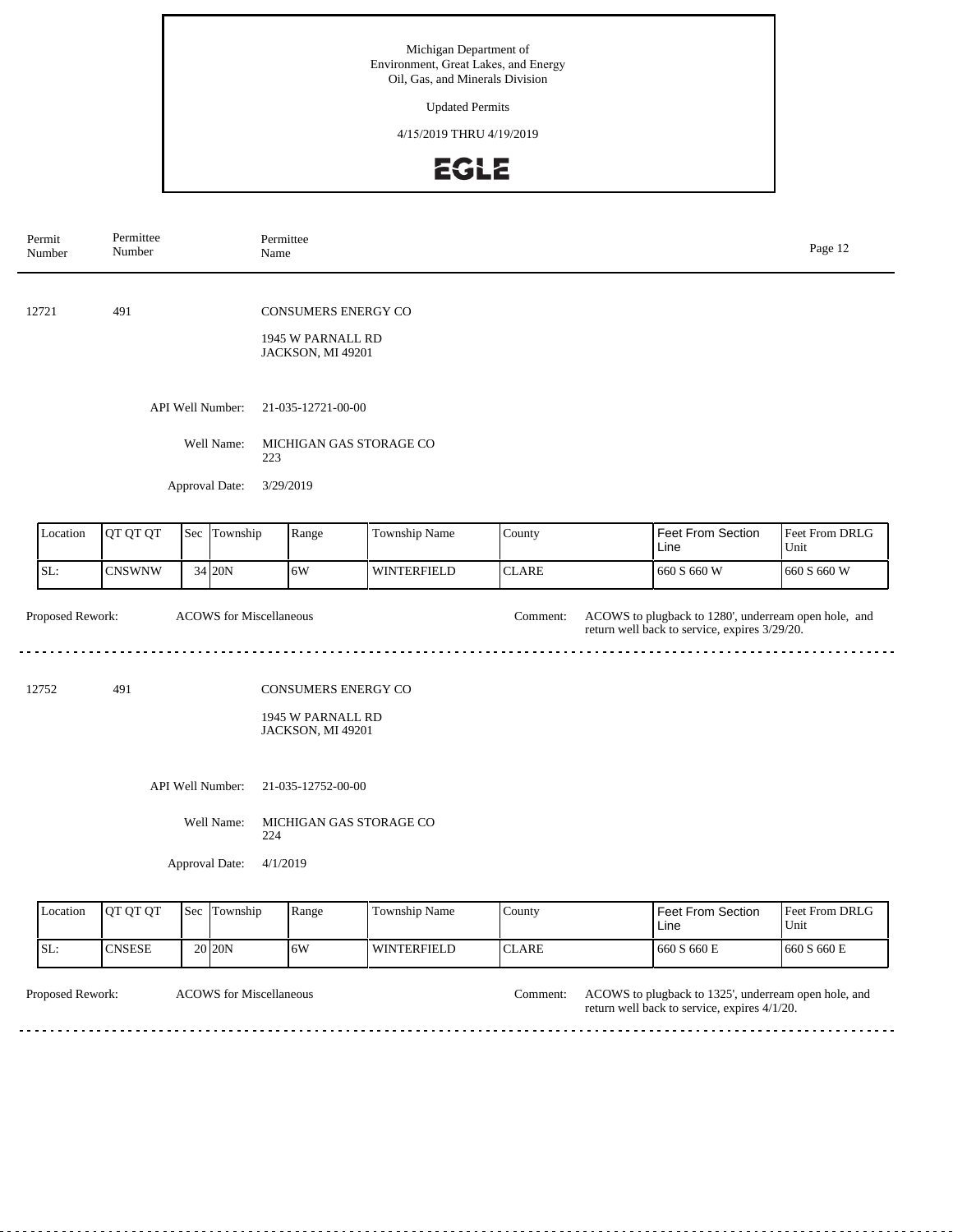Updated Permits

4/15/2019 THRU 4/19/2019

## **EGLE**

| Permit<br>Number | Permittee<br>Number                    |     |                                       | Permittee<br>Name                                                    |               |              |                                                                                                     | Page 13                |
|------------------|----------------------------------------|-----|---------------------------------------|----------------------------------------------------------------------|---------------|--------------|-----------------------------------------------------------------------------------------------------|------------------------|
| 12753            | 491                                    |     |                                       | <b>CONSUMERS ENERGY CO</b><br>1945 W PARNALL RD<br>JACKSON, MI 49201 |               |              |                                                                                                     |                        |
|                  |                                        |     | API Well Number:<br>Well Name:<br>225 | 21-035-12753-00-00<br>MICHIGAN GAS STORAGE CO                        |               |              |                                                                                                     |                        |
|                  |                                        |     | Approval Date:                        | 4/1/2019                                                             |               |              |                                                                                                     |                        |
| Location         | QT QT QT                               | Sec | Township                              | Range                                                                | Township Name | County       | <b>Feet From Section</b><br>Line                                                                    | Feet From DRLG<br>Unit |
| SL:              | <b>CNNESE</b>                          |     | $20$ 20N                              | 6W                                                                   | WINTERFIELD   | <b>CLARE</b> | 660 N 660 E                                                                                         | $660$ N $660\to$       |
| Proposed Rework: |                                        |     | <b>ACOWS</b> for Miscellaneous        |                                                                      |               | Comment:     | ACOWS to plugback to 1300', underream open hole and<br>return well back to service, expires 4/1/20. |                        |
| 12754            | 491                                    |     |                                       | <b>CONSUMERS ENERGY CO</b><br>1945 W PARNALL RD<br>JACKSON, MI 49201 |               |              |                                                                                                     |                        |
|                  | API Well Number:<br>21-035-12754-00-00 |     |                                       |                                                                      |               |              |                                                                                                     |                        |
|                  |                                        |     | Well Name:<br>226                     | MICHIGAN GAS STORAGE CO                                              |               |              |                                                                                                     |                        |
|                  |                                        |     | Approval Date:                        | 4/1/2019                                                             |               |              |                                                                                                     |                        |
| Location         | QT QT QT                               | Sec | Township<br>Township Name<br>Range    |                                                                      |               | County       | Feet From Section<br>Line                                                                           | Feet From DRLG<br>Unit |
| SL:              | <b>CNNWSE</b>                          |     | 20 20N                                | 6W                                                                   | WINTERFIELD   | <b>CLARE</b> | 660 N 660 W                                                                                         | 660 N 660 W            |

Proposed Rework: ACOWS for Miscellaneous and the comment: ACOWS to plugback well to 1330', underream open hole and return well back to service, expires 4/1/20. ACOWS for Miscellaneous Comment:

 $\sim$   $\sim$   $\sim$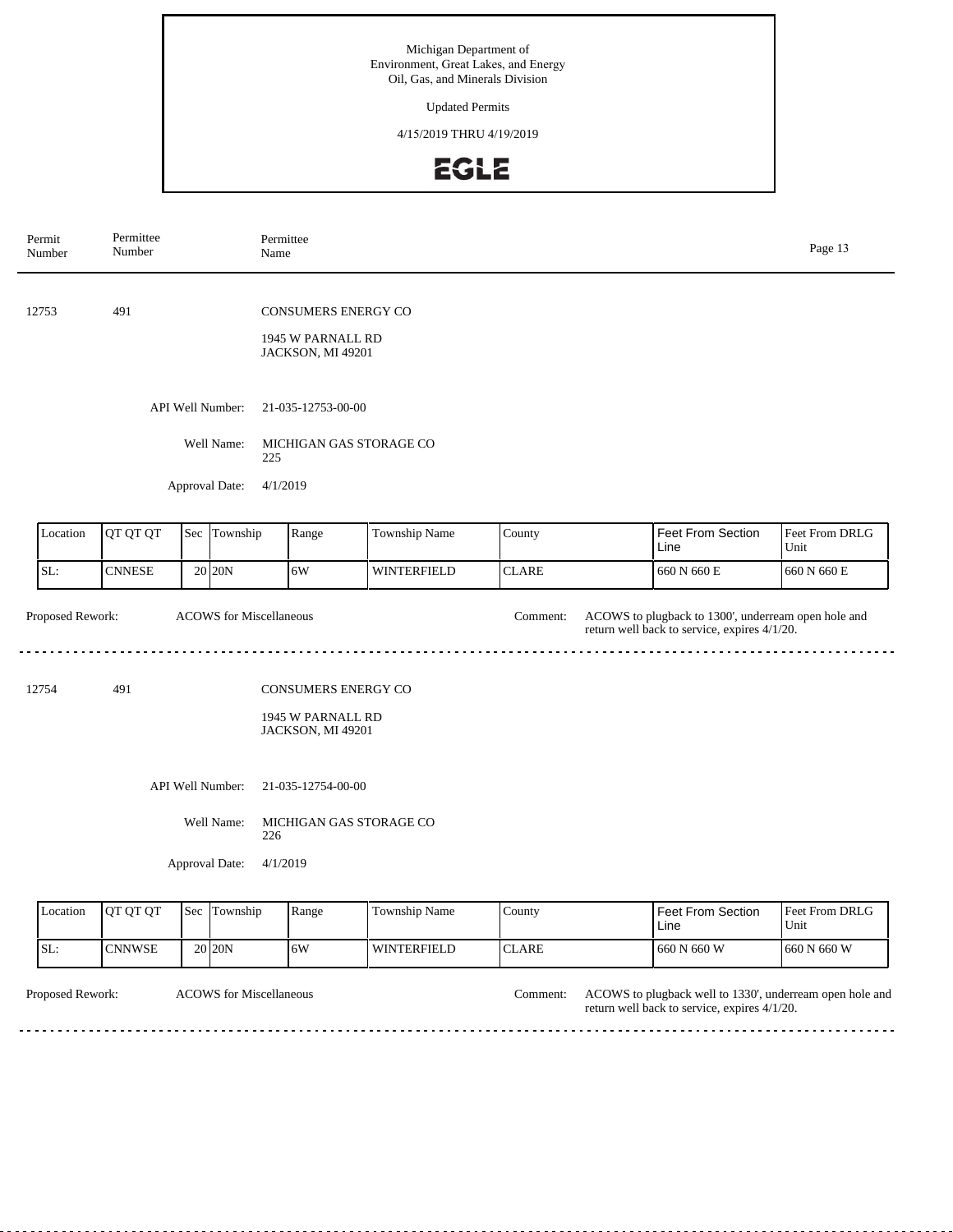Updated Permits

4/15/2019 THRU 4/19/2019

## **EGLE**

| Permit<br>Number | Permittee<br>Number                                                         |     |                                | Permittee<br>Name                                             |                    |              |                                                                                                          | Page 14                |
|------------------|-----------------------------------------------------------------------------|-----|--------------------------------|---------------------------------------------------------------|--------------------|--------------|----------------------------------------------------------------------------------------------------------|------------------------|
| 12759            | 491                                                                         |     |                                | CONSUMERS ENERGY CO<br>1945 W PARNALL RD<br>JACKSON, MI 49201 |                    |              |                                                                                                          |                        |
|                  |                                                                             |     | API Well Number:<br>Well Name: | 21-035-12759-00-00<br>MICHIGAN GAS STORAGE CO                 |                    |              |                                                                                                          |                        |
|                  |                                                                             |     | Approval Date:                 | 231<br>4/1/2019                                               |                    |              |                                                                                                          |                        |
| Location         | QT QT QT                                                                    |     | Sec Township                   | Range                                                         | Township Name      | County       | Feet From Section<br>Line                                                                                | Feet From DRLG<br>Unit |
| SL:              | <b>CNSESW</b>                                                               |     | $31$ 20N                       | 6W                                                            | WINTERFIELD        | <b>CLARE</b> | 660 S 660 E                                                                                              | 660 S 660 E            |
|                  | Proposed Rework:<br><b>ACOWS</b> for Miscellaneous                          |     |                                |                                                               |                    | Comment:     | ACOWS to plugback well to 1305', underream open hole and<br>return well back to service, expires 4/1/20. |                        |
| 12760            | 491<br><b>CONSUMERS ENERGY CO</b><br>1945 W PARNALL RD<br>JACKSON, MI 49201 |     |                                |                                                               |                    |              |                                                                                                          |                        |
|                  |                                                                             |     | API Well Number:<br>Well Name: | 21-035-12760-00-00<br>MICHIGAN GAS STORAGE CO<br>232          |                    |              |                                                                                                          |                        |
|                  |                                                                             |     | Approval Date:                 | 4/1/2019                                                      |                    |              |                                                                                                          |                        |
| Location         | QT QT QT                                                                    | Sec | Township                       | Range                                                         | Township Name      | County       | Feet From Section<br>Line                                                                                | Feet From DRLG<br>Unit |
| SL:              | <b>CNSWSW</b>                                                               |     | 31 20N                         | 6W                                                            | <b>WINTERFIELD</b> | <b>CLARE</b> | 660 S 530 W                                                                                              | 660 S 530 W            |

Proposed Rework: ACOWS for Miscellaneous Comment: ACOWS to plugback to 1298', add perfs, and return well back to service, expires 4/1/20. ACOWS for Miscellaneous

> <u>. . . . . . . . . . . . .</u> . . . . . . . . . . . . . . . . . . .

 $- - - -$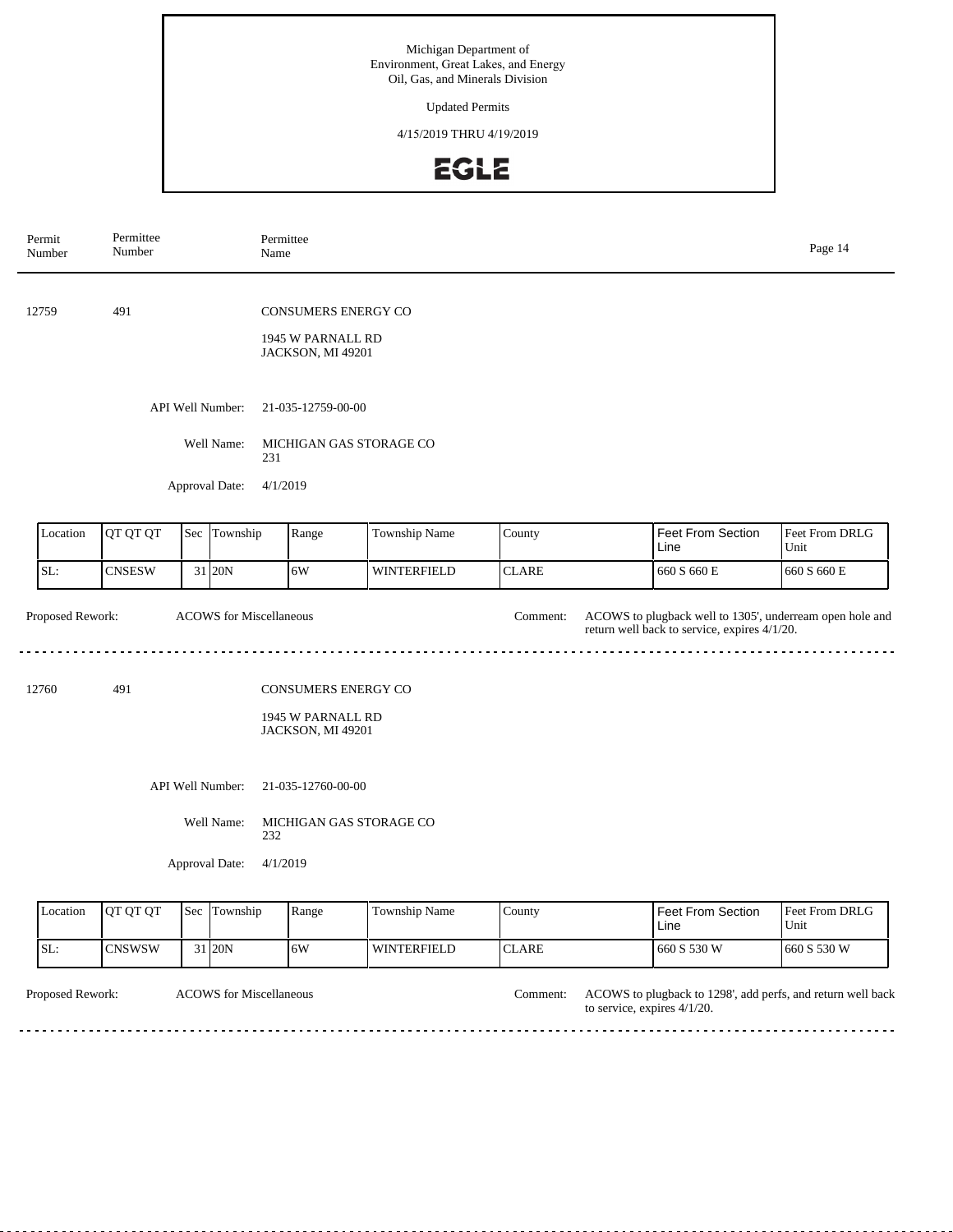Updated Permits

4/15/2019 THRU 4/19/2019

## **EGLE**

| Permit<br>Number | Permittee<br>Number                                |  |                                | Permittee<br>Name                                                    |                    |                           |                                                                                                 | Page 15                |  |  |
|------------------|----------------------------------------------------|--|--------------------------------|----------------------------------------------------------------------|--------------------|---------------------------|-------------------------------------------------------------------------------------------------|------------------------|--|--|
| 12761            | 491                                                |  |                                | <b>CONSUMERS ENERGY CO</b><br>1945 W PARNALL RD<br>JACKSON, MI 49201 |                    |                           |                                                                                                 |                        |  |  |
|                  |                                                    |  | API Well Number:               | 21-035-12761-00-00                                                   |                    |                           |                                                                                                 |                        |  |  |
|                  |                                                    |  | Well Name:                     | MICHIGAN GAS STORAGE CO<br>233                                       |                    |                           |                                                                                                 |                        |  |  |
|                  |                                                    |  | Approval Date:                 | 4/1/2019                                                             |                    |                           |                                                                                                 |                        |  |  |
| Location         | QT QT QT                                           |  | Sec Township                   | Range                                                                | Township Name      | County                    | Feet From Section<br>Line                                                                       | Feet From DRLG<br>Unit |  |  |
| SL:              | <b>CNNWSE</b>                                      |  | 31 20N                         | 6W                                                                   | <b>WINTERFIELD</b> | <b>CLARE</b>              | 660 N 660 W                                                                                     | 660 N 660 W            |  |  |
| Proposed Rework: |                                                    |  | <b>ACOWS</b> for Miscellaneous |                                                                      |                    | Comment:                  | ACOWS to plugback well to 1325', add perfs, and return well<br>back to service, expires 4/1/20. |                        |  |  |
| 12762            | 491                                                |  |                                | CONSUMERS ENERGY CO<br>1945 W PARNALL RD<br>JACKSON, MI 49201        |                    |                           |                                                                                                 |                        |  |  |
|                  |                                                    |  | API Well Number:               | 21-035-12762-00-00                                                   |                    |                           |                                                                                                 |                        |  |  |
|                  |                                                    |  | Well Name:                     | MICHIGAN GAS STORAGE CO<br>234                                       |                    |                           |                                                                                                 |                        |  |  |
|                  |                                                    |  | Approval Date:                 | 4/1/2019                                                             |                    |                           |                                                                                                 |                        |  |  |
| Location         | Sec Township<br>QT QT QT<br>Range<br>Township Name |  |                                |                                                                      | County             | Feet From Section<br>Line | Feet From DRLG<br>Unit                                                                          |                        |  |  |
| SL:              | <b>CNSESE</b>                                      |  | $31$ 20N                       | 6W                                                                   | <b>WINTERFIELD</b> | <b>CLARE</b>              | 660 S 660 E                                                                                     | 660 S 660 E            |  |  |

ACOWS for Miscellaneous Comment: Proposed Rework: ACOWS to plugback well to 1322', add perfs and return well back to service, expires 4/1/20. 

<u>. . . . . . . . . . . . . . . .</u>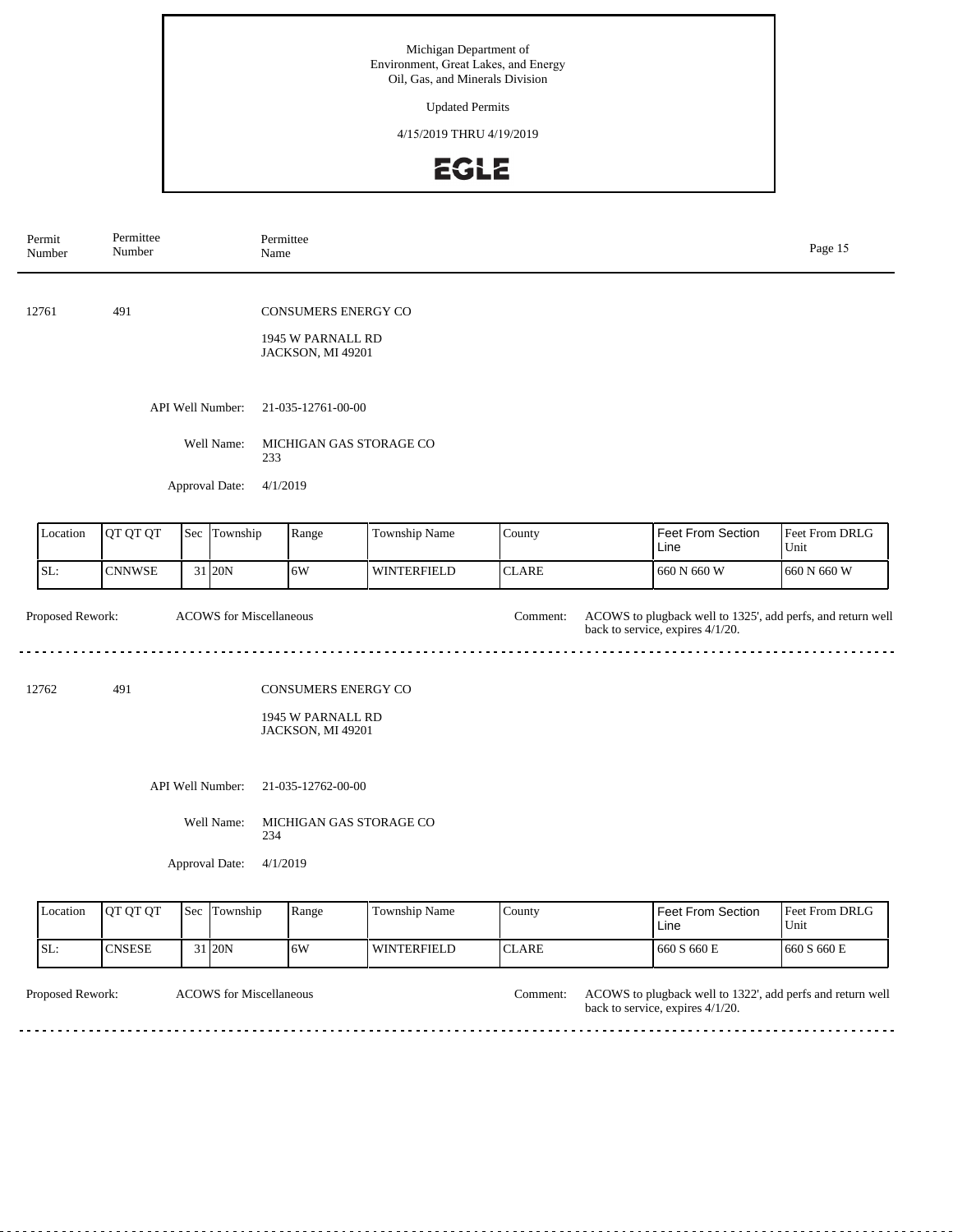Updated Permits

4/15/2019 THRU 4/19/2019

## **EGLE**

| Permit<br>Number                             | Permittee<br>Number                                                         |     |                                    | Permittee<br>Name                                                    |                         |              | Page 16                                                                                         |                        |
|----------------------------------------------|-----------------------------------------------------------------------------|-----|------------------------------------|----------------------------------------------------------------------|-------------------------|--------------|-------------------------------------------------------------------------------------------------|------------------------|
| 12763                                        | 491                                                                         |     |                                    | <b>CONSUMERS ENERGY CO</b><br>1945 W PARNALL RD<br>JACKSON, MI 49201 |                         |              |                                                                                                 |                        |
|                                              |                                                                             |     | API Well Number:                   | 21-035-12763-00-00                                                   |                         |              |                                                                                                 |                        |
|                                              |                                                                             |     | Well Name:                         | 235                                                                  | MICHIGAN GAS STORAGE CO |              |                                                                                                 |                        |
|                                              |                                                                             |     | Approval Date:                     | 4/1/2019                                                             |                         |              |                                                                                                 |                        |
| Location                                     | QT QT QT                                                                    |     | Sec Township                       | Range                                                                | Township Name           | County       | <b>Feet From Section</b><br>Line                                                                | Feet From DRLG<br>Unit |
| SL:                                          | <b>CNSWSE</b>                                                               |     | 31 20N                             | 6W                                                                   | <b>WINTERFIELD</b>      | <b>CLARE</b> | 660 S 660 W                                                                                     | 660 S 660 W            |
| Proposed Rework:                             |                                                                             |     | <b>ACOWS</b> for Miscellaneous     |                                                                      |                         | Comment:     | ACOWS to plugback well to 1310', add perfs, and return well<br>back to service, expires 4/1/20. |                        |
| 12818                                        | 491<br><b>CONSUMERS ENERGY CO</b><br>1945 W PARNALL RD<br>JACKSON, MI 49201 |     |                                    |                                                                      |                         |              |                                                                                                 |                        |
|                                              |                                                                             |     | API Well Number:                   | 21-035-12818-00-00                                                   |                         |              |                                                                                                 |                        |
| Well Name:<br>MICHIGAN GAS STORAGE CO<br>236 |                                                                             |     |                                    |                                                                      |                         |              |                                                                                                 |                        |
|                                              |                                                                             |     | Approval Date:                     | 4/1/2019                                                             |                         |              |                                                                                                 |                        |
| Location                                     | QT QT QT                                                                    | Sec | Township<br>Range<br>Township Name |                                                                      |                         | County       | <b>Feet From Section</b><br>Line                                                                | Feet From DRLG<br>Unit |
| SL:                                          | <b>CNSWNE</b>                                                               |     | 32 20N                             | 6W                                                                   | <b>WINTERFIELD</b>      | <b>CLARE</b> | 660 S 660 W                                                                                     | 660 S 660 W            |

Proposed Rework: ACOWS to underream open hole section, add perfs, and return well back to service, expires 4/1/20. ACOWS for Miscellaneous Comment:

 $\begin{array}{cccccccccc} \bullet & \bullet & \bullet & \bullet & \bullet & \bullet & \bullet & \bullet \end{array}$ 

<u>. . . . . . .</u>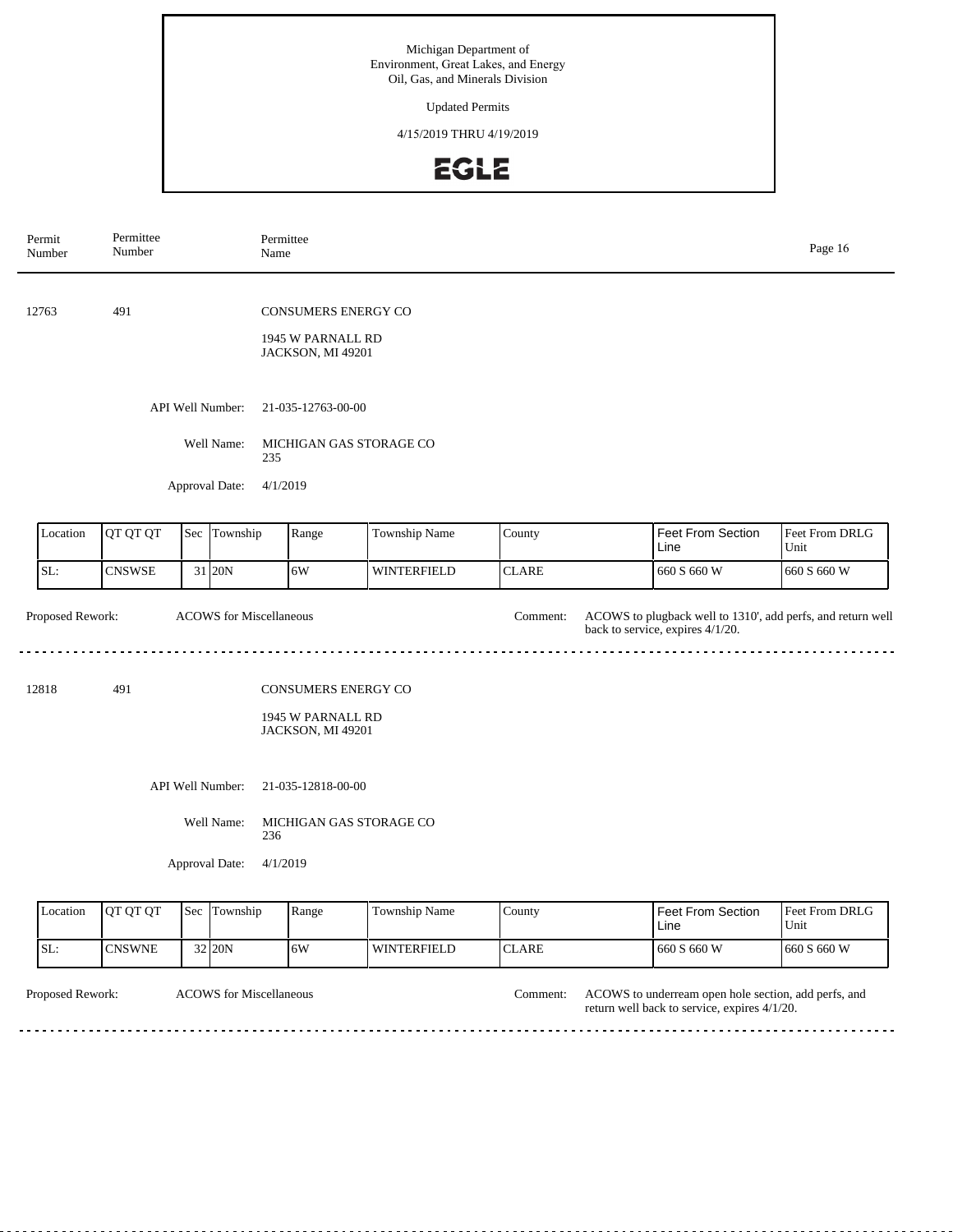Updated Permits

4/15/2019 THRU 4/19/2019

## **EGLE**

| Permit<br>Number | Permittee<br>Number                                   |  | Name                                                    | Permittee                                                            |                    |              |                                                                                                          | Page 17                |
|------------------|-------------------------------------------------------|--|---------------------------------------------------------|----------------------------------------------------------------------|--------------------|--------------|----------------------------------------------------------------------------------------------------------|------------------------|
| 12822            | 491                                                   |  |                                                         | CONSUMERS ENERGY CO<br>1945 W PARNALL RD<br>JACKSON, MI 49201        |                    |              |                                                                                                          |                        |
|                  |                                                       |  | API Well Number:                                        | 21-035-12822-00-00                                                   |                    |              |                                                                                                          |                        |
|                  |                                                       |  | Well Name:<br>240<br>Approval Date:                     | MICHIGAN GAS STORAGE CO<br>4/1/2019                                  |                    |              |                                                                                                          |                        |
| Location         | QT QT QT                                              |  | Sec Township                                            | Range                                                                | Township Name      | County       | Feet From Section<br>Line                                                                                | Feet From DRLG<br>Unit |
| SL:              | <b>CNSESW</b>                                         |  | $20$ 20N                                                | 6W                                                                   | <b>WINTERFIELD</b> | <b>CLARE</b> | 660 S 660 E                                                                                              | 660 S 660 E            |
| Proposed Rework: |                                                       |  | <b>ACOWS</b> for Miscellaneous                          |                                                                      |                    | Comment:     | ACOWS to plugback well to 1360', underream open hole and<br>return well back to service, expires 4/1/20. |                        |
| 13132            | 491                                                   |  |                                                         | <b>CONSUMERS ENERGY CO</b><br>1945 W PARNALL RD<br>JACKSON, MI 49201 |                    |              |                                                                                                          |                        |
|                  |                                                       |  | API Well Number:<br>Well Name:<br>267<br>Approval Date: | 21-035-13132-00-00<br>MICHIGAN GAS STORAGE CO<br>4/1/2019            |                    |              |                                                                                                          |                        |
| Location         | QT QT QT<br>Township Name<br>Sec<br>Township<br>Range |  |                                                         |                                                                      |                    | County       | Feet From Section<br>Line                                                                                | Feet From DRLG<br>Unit |
| SL:              | <b>CNSESW</b>                                         |  | 34 20N                                                  | 6W                                                                   | WINTERFIELD        | <b>CLARE</b> | 660 S 660 E                                                                                              | 660 S 660 E            |

Proposed Rework: ACOWS for Miscellaneous and the comment: ACOWS to plugback well to 1280', underream open hole and return well back to service, expires 4/1/20. ACOWS for Miscellaneous Comment:

. . . .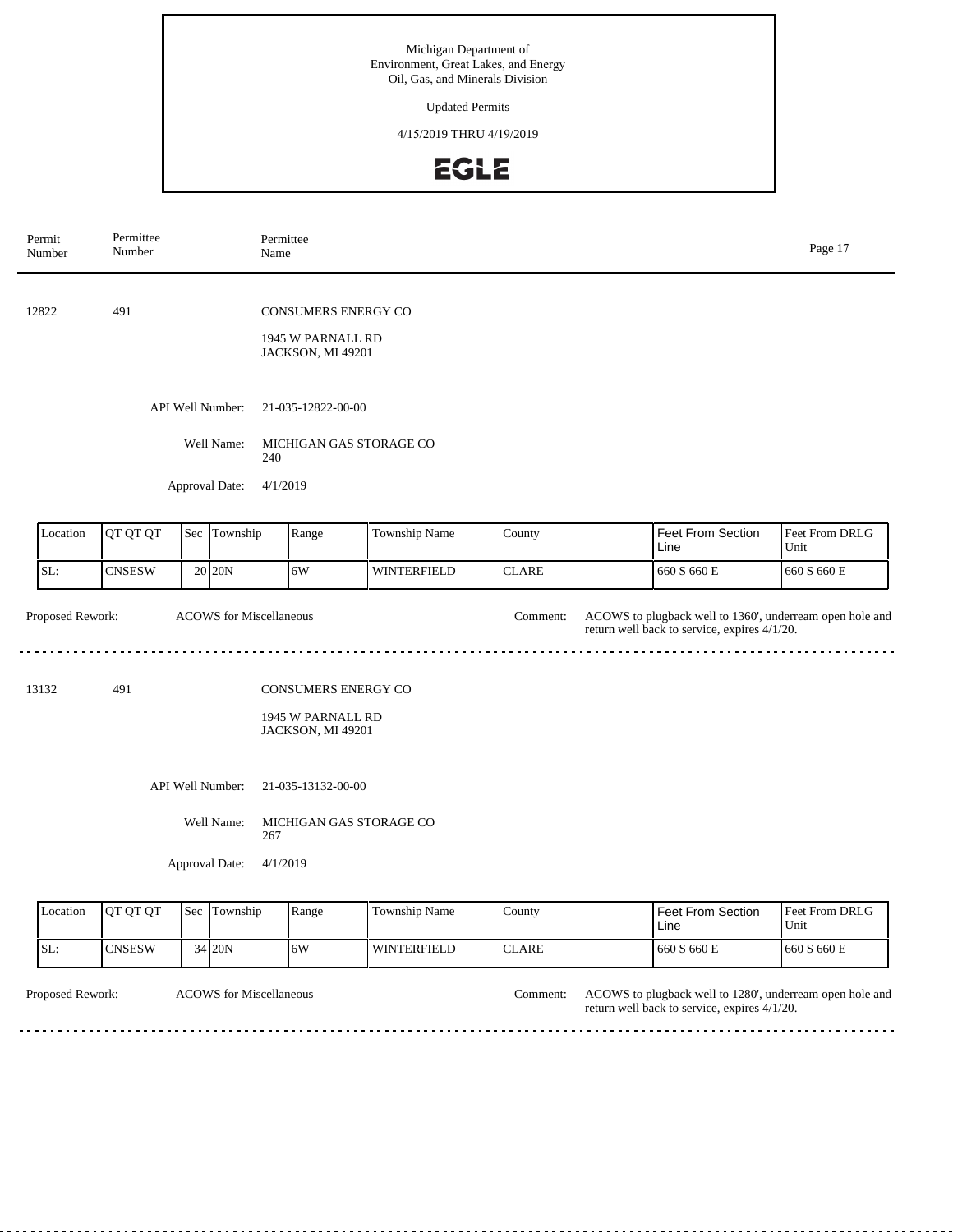Updated Permits

4/15/2019 THRU 4/19/2019

## **EGLE**

| Permit<br>Number                                   | Permittee<br>Number                                                         |  |                                                  | Permittee<br>Name                                                |                |              |                                                                                                 | Page 18                |
|----------------------------------------------------|-----------------------------------------------------------------------------|--|--------------------------------------------------|------------------------------------------------------------------|----------------|--------------|-------------------------------------------------------------------------------------------------|------------------------|
| 13133                                              | 491                                                                         |  |                                                  | CONSUMERS ENERGY CO<br>1945 W PARNALL RD<br>JACKSON, MI 49201    |                |              |                                                                                                 |                        |
|                                                    |                                                                             |  | API Well Number:                                 | 21-035-13133-00-00                                               |                |              |                                                                                                 |                        |
|                                                    |                                                                             |  | Well Name:<br>Approval Date:                     | MICHIGAN GAS STORAGE CO<br>268<br>4/1/2019                       |                |              |                                                                                                 |                        |
| Location                                           | QT QT QT                                                                    |  | Sec Township                                     | Range                                                            | Township Name  | County       | <b>Feet From Section</b><br>Line                                                                | Feet From DRLG<br>Unit |
| SL:                                                | <b>CNNENW</b>                                                               |  | 3 19N                                            | 6W                                                               | <b>REDDING</b> | <b>CLARE</b> | 660 N 660 E                                                                                     | $660$ N $660\to$       |
| Proposed Rework:<br><b>ACOWS</b> for Miscellaneous |                                                                             |  |                                                  |                                                                  |                | Comment:     | ACOWS to plugback well to 1258', add perfs, and return well<br>back to service, expires 4/1/20. |                        |
| 13181                                              | 491<br><b>CONSUMERS ENERGY CO</b><br>1945 W PARNALL RD<br>JACKSON, MI 49201 |  |                                                  |                                                                  |                |              |                                                                                                 |                        |
|                                                    |                                                                             |  | API Well Number:<br>Well Name:<br>Approval Date: | 21-035-13181-00-00<br>MICHIGAN GAS STORAGE CO<br>273<br>4/1/2019 |                |              |                                                                                                 |                        |
| Location                                           | QT QT QT                                                                    |  | Sec Township                                     | Range                                                            | Township Name  | County       | <b>Feet From Section</b><br>Line                                                                | Feet From DRLG<br>Unit |
| SL:                                                | <b>CNNENW</b>                                                               |  | 2 19N                                            | 6W                                                               | <b>REDDING</b> | <b>CLARE</b> | 660 N 660 E                                                                                     | 660 N 660 E            |

Proposed Rework: ACOWS for Miscellaneous and the comment: ACOWS to plugback well to 1290', underream open hole and return well back to service, expires 4/1/20. ACOWS for Miscellaneous Comment:

. . . .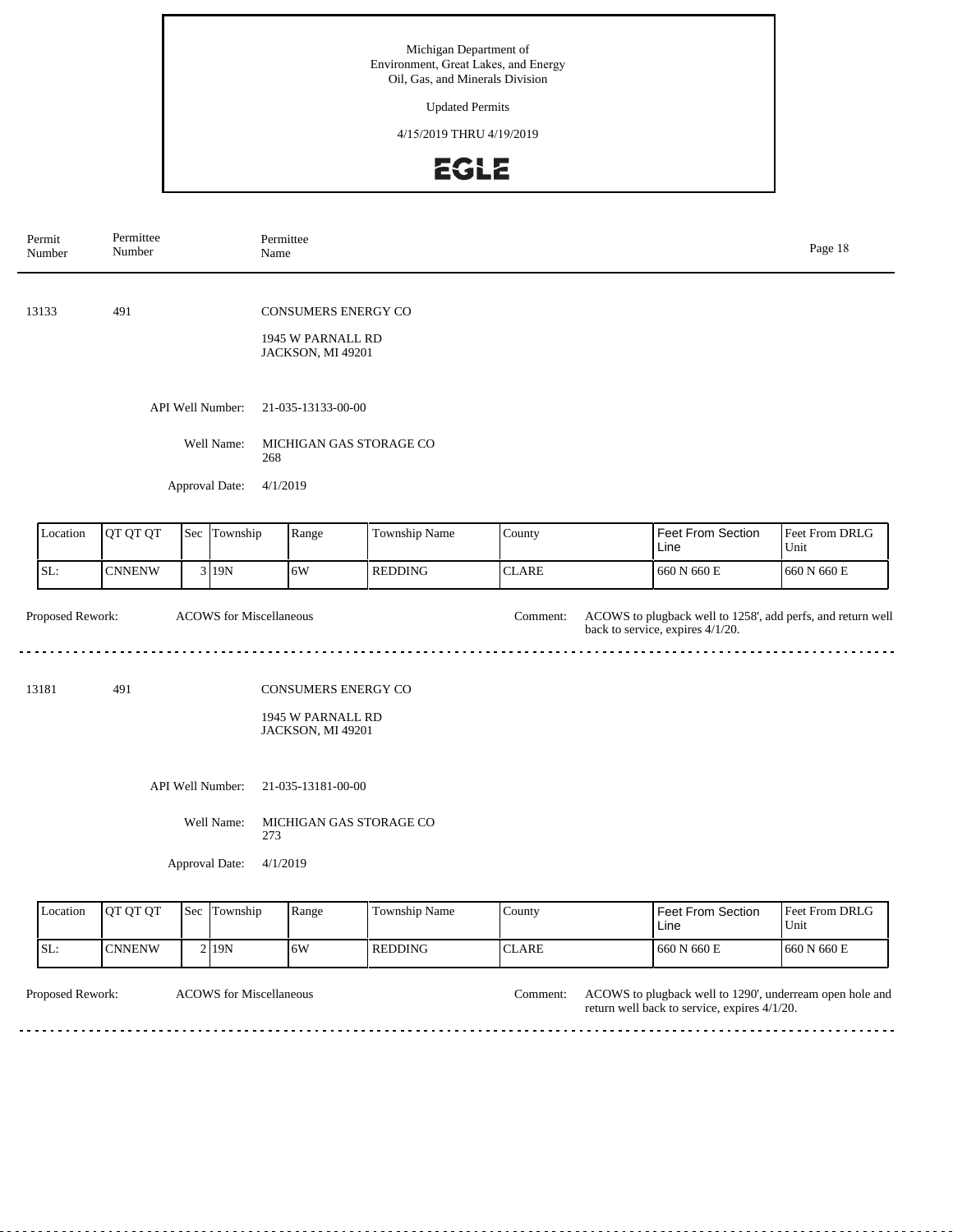Updated Permits

4/15/2019 THRU 4/19/2019

## EGLE

| Permit<br>Number |                                                                                                                      | Permittee<br>Number                                   |  | Name                           | Permittee                                                            |                    |                           |                                                                                                          | Page 19                |  |
|------------------|----------------------------------------------------------------------------------------------------------------------|-------------------------------------------------------|--|--------------------------------|----------------------------------------------------------------------|--------------------|---------------------------|----------------------------------------------------------------------------------------------------------|------------------------|--|
| 13213            |                                                                                                                      | 491                                                   |  |                                | CONSUMERS ENERGY CO<br>1945 W PARNALL RD<br>JACKSON, MI 49201        |                    |                           |                                                                                                          |                        |  |
|                  |                                                                                                                      |                                                       |  | API Well Number:<br>Well Name: | 21-035-13213-00-00<br>MICHIGAN GAS STORAGE CO                        |                    |                           |                                                                                                          |                        |  |
|                  |                                                                                                                      |                                                       |  | 279<br>Approval Date:          | 4/1/2019                                                             |                    |                           |                                                                                                          |                        |  |
|                  | Location                                                                                                             | QT QT QT                                              |  | Sec Township                   | Range                                                                | Township Name      | County                    | Feet From Section<br>Line                                                                                | Feet From DRLG<br>Unit |  |
| SL:              |                                                                                                                      | <b>CNNWNW</b>                                         |  | 33 20N                         | 6W                                                                   | <b>WINTERFIELD</b> | <b>CLARE</b>              | 660 N 660 W                                                                                              | 660 N 660 W            |  |
|                  | Proposed Rework:<br><b>ACOWS</b> for Miscellaneous                                                                   |                                                       |  |                                |                                                                      |                    | Comment:                  | ACOWS to plugback well to 1305', underream open hole and<br>return well back to service, expires 4/1/20. |                        |  |
| 13216            |                                                                                                                      | 491                                                   |  |                                | <b>CONSUMERS ENERGY CO</b><br>1945 W PARNALL RD<br>JACKSON, MI 49201 |                    |                           |                                                                                                          |                        |  |
|                  | API Well Number:<br>21-035-13216-00-00<br>Well Name:<br>MICHIGAN GAS STORAGE CO<br>283<br>Approval Date:<br>4/1/2019 |                                                       |  |                                |                                                                      |                    |                           |                                                                                                          |                        |  |
|                  | Location                                                                                                             | QT QT QT<br>Township Name<br>Sec<br>Township<br>Range |  |                                |                                                                      | County             | Feet From Section<br>Line | Feet From DRLG<br>Unit                                                                                   |                        |  |
| SL:              |                                                                                                                      | <b>CNSESE</b>                                         |  | 30 20N                         | 6W                                                                   | WINTERFIELD        | <b>CLARE</b>              | 660 S 660 E                                                                                              | 660 S 660 E            |  |

Proposed Rework: ACOWS to plugback well to 1330', add perfs, and return well back to service, expires 4/1/20. ACOWS for Miscellaneous

<u>. . . . . . . . . . . . . . .</u>

<u>. . . . . . . . . . . .</u>

 $- - -$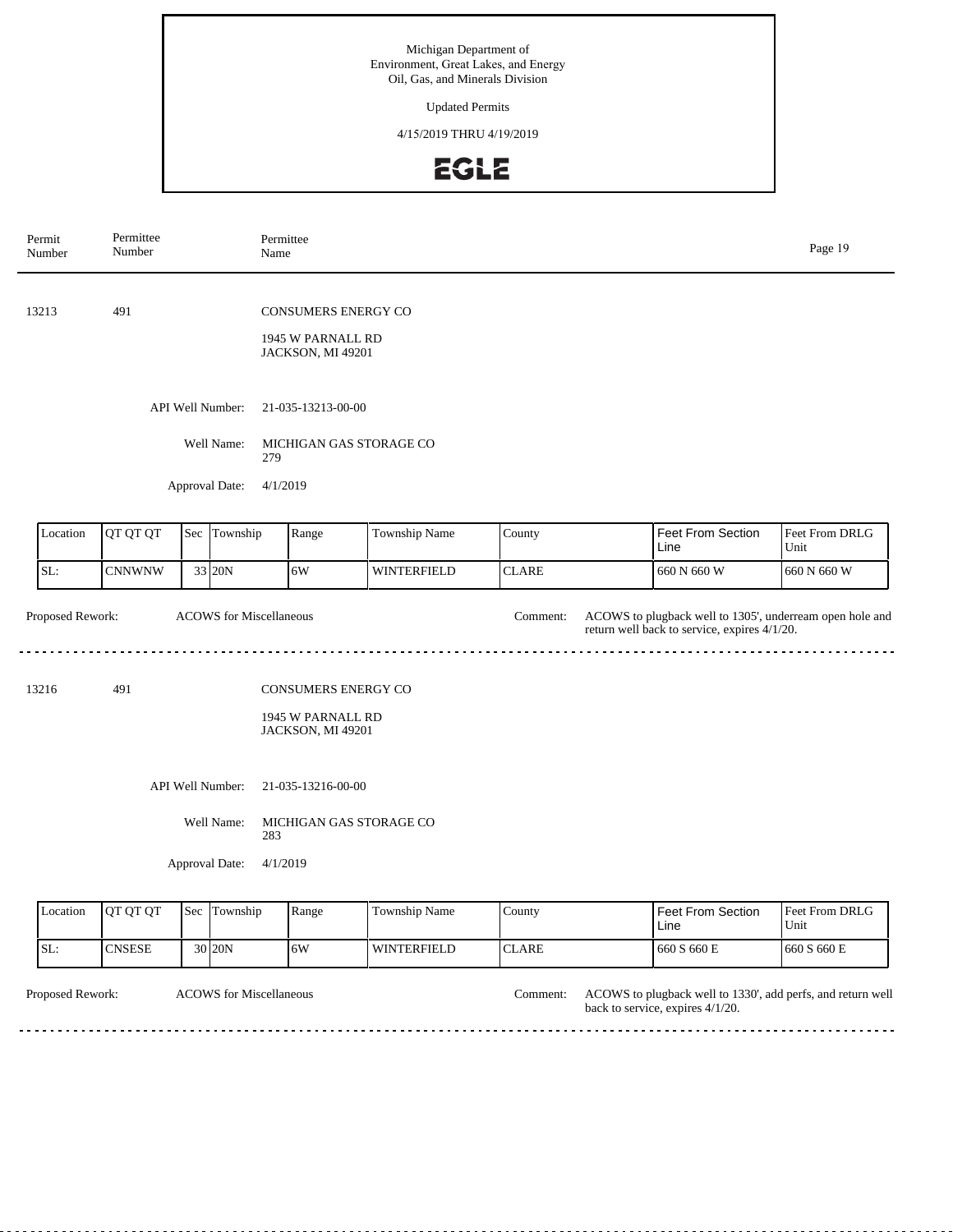Updated Permits

4/15/2019 THRU 4/19/2019

## EGLE

| Permit<br>Number                                   | Permittee<br>Number                    |  | Name                           | Permittee                                                     |                         |                                  |                                                                                            | Page 20                |  |
|----------------------------------------------------|----------------------------------------|--|--------------------------------|---------------------------------------------------------------|-------------------------|----------------------------------|--------------------------------------------------------------------------------------------|------------------------|--|
| 13234                                              | 491                                    |  |                                | CONSUMERS ENERGY CO<br>1945 W PARNALL RD<br>JACKSON, MI 49201 |                         |                                  |                                                                                            |                        |  |
|                                                    |                                        |  | API Well Number:<br>Well Name: | 21-035-13234-00-00                                            | MICHIGAN GAS STORAGE CO |                                  |                                                                                            |                        |  |
|                                                    |                                        |  | 281<br>Approval Date:          | 4/1/2019                                                      |                         |                                  |                                                                                            |                        |  |
| Location                                           | QT QT QT                               |  | Sec Township                   | Range                                                         | Township Name           | County                           | <b>Feet From Section</b><br>Line                                                           | Feet From DRLG<br>Unit |  |
| SL:                                                | <b>CNSWSW</b>                          |  | 33 20N                         | 6W                                                            | WINTERFIELD             | <b>CLARE</b>                     | 585 S 660 W                                                                                | 585 S 660 W            |  |
| Proposed Rework:<br><b>ACOWS</b> for Miscellaneous |                                        |  |                                |                                                               |                         | Comment:                         | ACOWS to plugback to 1287', add perfs, and return well back<br>to service, expires 4/1/20. |                        |  |
| 13453                                              | 491                                    |  |                                | CONSUMERS ENERGY CO<br>1945 W PARNALL RD<br>JACKSON, MI 49201 |                         |                                  |                                                                                            |                        |  |
|                                                    | API Well Number:<br>21-035-13453-00-00 |  |                                |                                                               |                         |                                  |                                                                                            |                        |  |
|                                                    |                                        |  | Well Name:<br>332              |                                                               | MICHIGAN GAS STORAGE CO |                                  |                                                                                            |                        |  |
|                                                    |                                        |  | Approval Date:                 | 3/29/2019                                                     |                         |                                  |                                                                                            |                        |  |
| Location                                           | QT QT QT<br>Township<br>Sec<br>Range   |  |                                | Township Name                                                 | County                  | <b>Feet From Section</b><br>Line | Feet From DRLG<br>Unit                                                                     |                        |  |
| SL:                                                | <b>CNSWNE</b>                          |  | 31 20N                         | 6W                                                            | WINTERFIELD             | <b>CLARE</b>                     | 660 S 660 W                                                                                | 660 S 660 W            |  |

Proposed Rework: ACOWS for Miscellaneous and return well back to 1325', perforate, and return well back to service, expires 3/29/20. ACOWS for Miscellaneous Comment:

> <u>. . . . . . . . . . . . . . . . .</u>  $- - - - \sim$   $\sim$   $\sim$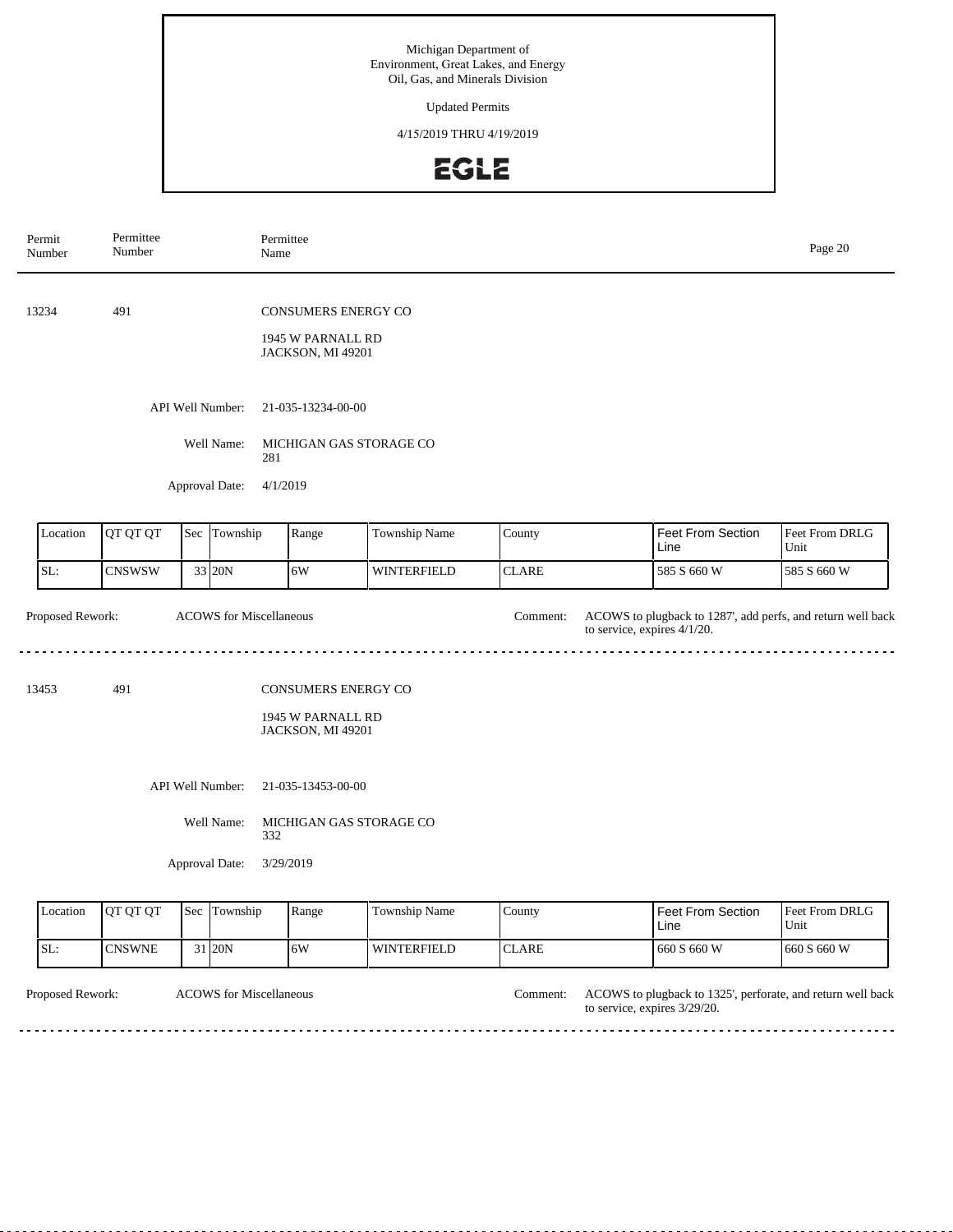Updated Permits

4/15/2019 THRU 4/19/2019

## EGLE

| Permit<br>Number | Permittee<br>Number                                |  | Permittee<br>Name              |                                                                      |                    |                              | Page 21                                                     |                        |  |  |
|------------------|----------------------------------------------------|--|--------------------------------|----------------------------------------------------------------------|--------------------|------------------------------|-------------------------------------------------------------|------------------------|--|--|
| 13581            | 491                                                |  |                                | <b>CONSUMERS ENERGY CO</b><br>1945 W PARNALL RD<br>JACKSON, MI 49201 |                    |                              |                                                             |                        |  |  |
|                  |                                                    |  | API Well Number:               | 21-035-13581-00-00                                                   |                    |                              |                                                             |                        |  |  |
|                  |                                                    |  | Well Name:<br>335              | MICHIGAN GAS STORAGE CO                                              |                    |                              |                                                             |                        |  |  |
|                  |                                                    |  | Approval Date:<br>3/29/2019    |                                                                      |                    |                              |                                                             |                        |  |  |
| Location         | QT QT QT                                           |  | Sec Township                   | Range                                                                | Township Name      | County                       | Feet From Section<br>Line                                   | Feet From DRLG<br>Unit |  |  |
| SL:              | <b>CNNENE</b>                                      |  | 19 20N                         | 6W                                                                   | WINTERFIELD        | <b>CLARE</b>                 | 660 N 660 E                                                 | 660 N 660 E            |  |  |
| Proposed Rework: |                                                    |  | <b>ACOWS</b> for Miscellaneous |                                                                      |                    | Comment:<br>expires 3/29/20. | ACOWS to plugback to 1335' and return well back to service, |                        |  |  |
| 14173            | 491                                                |  |                                | <b>CONSUMERS ENERGY CO</b><br>1945 W PARNALL RD<br>JACKSON, MI 49201 |                    |                              |                                                             |                        |  |  |
|                  |                                                    |  | API Well Number:               | 21-035-14173-00-00                                                   |                    |                              |                                                             |                        |  |  |
|                  |                                                    |  | Well Name:                     | MICHIGAN GAS STORAGE<br><b>COMPANY 377</b>                           |                    |                              |                                                             |                        |  |  |
|                  |                                                    |  | Approval Date:<br>3/29/2019    |                                                                      |                    |                              |                                                             |                        |  |  |
| Location         | QT QT QT<br>Sec Township<br>Range<br>Township Name |  |                                |                                                                      |                    | County                       | Feet From Section<br>Line                                   | Feet From DRLG<br>Unit |  |  |
| SL:              | <b>CNSWNE</b>                                      |  | $19$ 20N                       | 6W                                                                   | <b>WINTERFIELD</b> | <b>CLARE</b>                 | 660 S 660 W                                                 | 660 S 660 W            |  |  |

Proposed Rework: ACOWS for Miscellaneous and the comment: ACOWS to plugback to 1375' and return well back to service, expires 3/29/20. ACOWS for Miscellaneous Comment: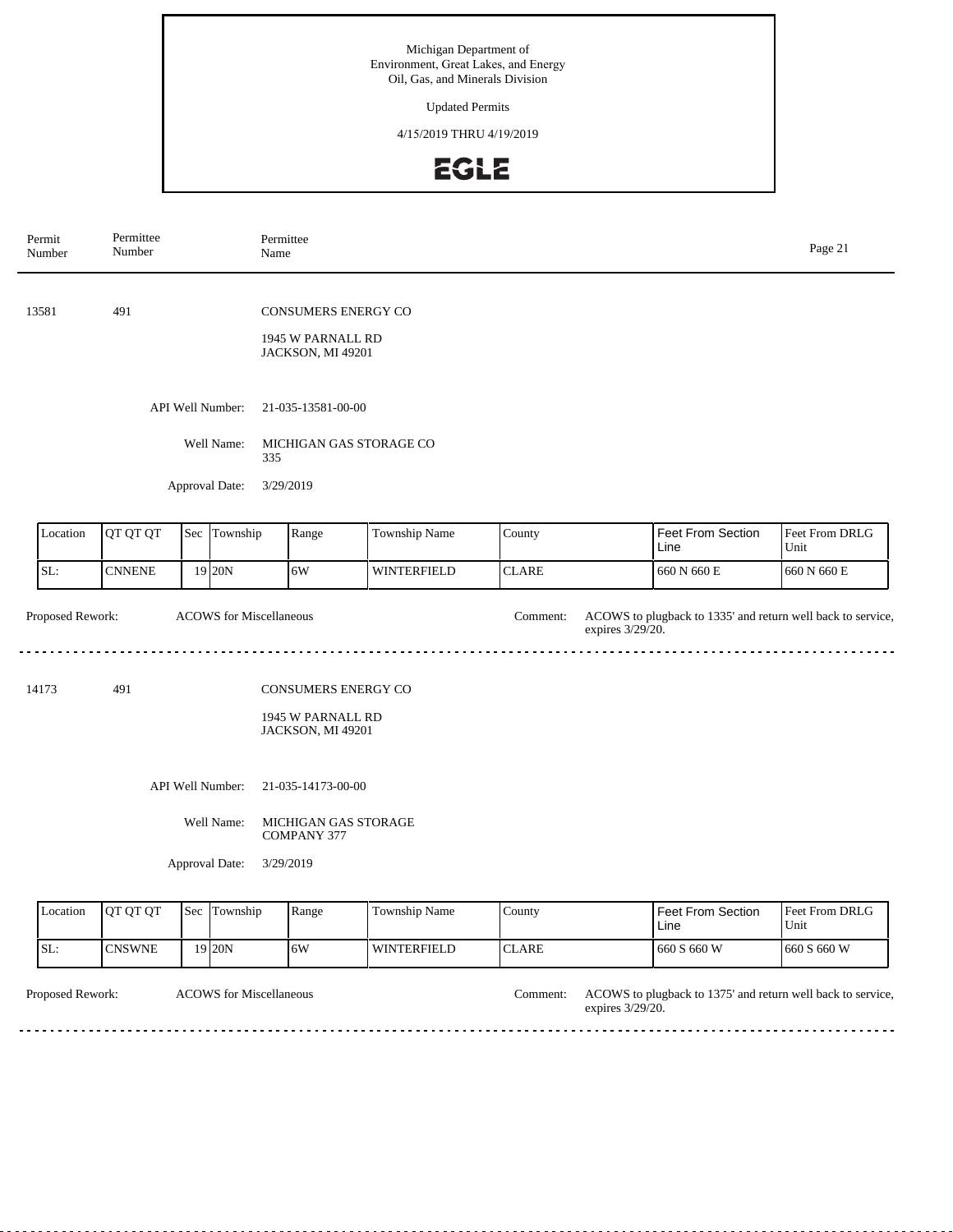Updated Permits

4/15/2019 THRU 4/19/2019

## EGLE

| Permit<br>Number                                   | Permittee<br>Number                                   |  | Name                                | Permittee                                                     |                    |                              |                                                             | Page 22                |  |  |  |
|----------------------------------------------------|-------------------------------------------------------|--|-------------------------------------|---------------------------------------------------------------|--------------------|------------------------------|-------------------------------------------------------------|------------------------|--|--|--|
| 14174                                              | 491                                                   |  |                                     | CONSUMERS ENERGY CO<br>1945 W PARNALL RD<br>JACKSON, MI 49201 |                    |                              |                                                             |                        |  |  |  |
|                                                    |                                                       |  | API Well Number:                    | 21-035-14174-00-00                                            |                    |                              |                                                             |                        |  |  |  |
|                                                    |                                                       |  | Well Name:                          | MICHIGAN GAS STORAGE CO<br>379                                |                    |                              |                                                             |                        |  |  |  |
|                                                    |                                                       |  | Approval Date:                      | 3/29/2019                                                     |                    |                              |                                                             |                        |  |  |  |
| Location                                           | QT QT QT                                              |  | Sec Township                        | Range                                                         | Township Name      | County                       | <b>Feet From Section</b><br>Line                            | Feet From DRLG<br>Unit |  |  |  |
| SL:                                                | <b>CNNWSW</b>                                         |  | 28 20N                              | 6W                                                            | WINTERFIELD        | <b>CLARE</b>                 | 660 N 660 W                                                 | 660 N 660 W            |  |  |  |
| Proposed Rework:<br><b>ACOWS</b> for Miscellaneous |                                                       |  |                                     |                                                               |                    | Comment:<br>expires 3/29/20. | ACOWS to plugback to 1332' and return well back to service, |                        |  |  |  |
| 14177                                              | 491                                                   |  |                                     | CONSUMERS ENERGY CO<br>1945 W PARNALL RD<br>JACKSON, MI 49201 |                    |                              |                                                             |                        |  |  |  |
|                                                    |                                                       |  | API Well Number:                    | 21-035-14177-00-00                                            |                    |                              |                                                             |                        |  |  |  |
|                                                    |                                                       |  | Well Name:<br>384<br>Approval Date: | MICHIGAN GAS STORAGE CO<br>3/29/2019                          |                    |                              |                                                             |                        |  |  |  |
| Location                                           | QT QT QT<br>Township<br>Sec<br>Range<br>Township Name |  |                                     |                                                               |                    | County                       | <b>Feet From Section</b><br>Line                            | Feet From DRLG<br>Unit |  |  |  |
| SL:                                                | CNSWSW                                                |  | 21 20N                              | 6W                                                            | <b>WINTERFIELD</b> | <b>CLARE</b>                 | 660 S 660 W                                                 | 660 S 660 W            |  |  |  |

Proposed Rework: ACOWS for Miscellaneous and the comment: ACOWS to plugback to 1322' and return well back to service, expires 3/29/20. ACOWS for Miscellaneous Comment:

> <u>. . . . . . . . .</u>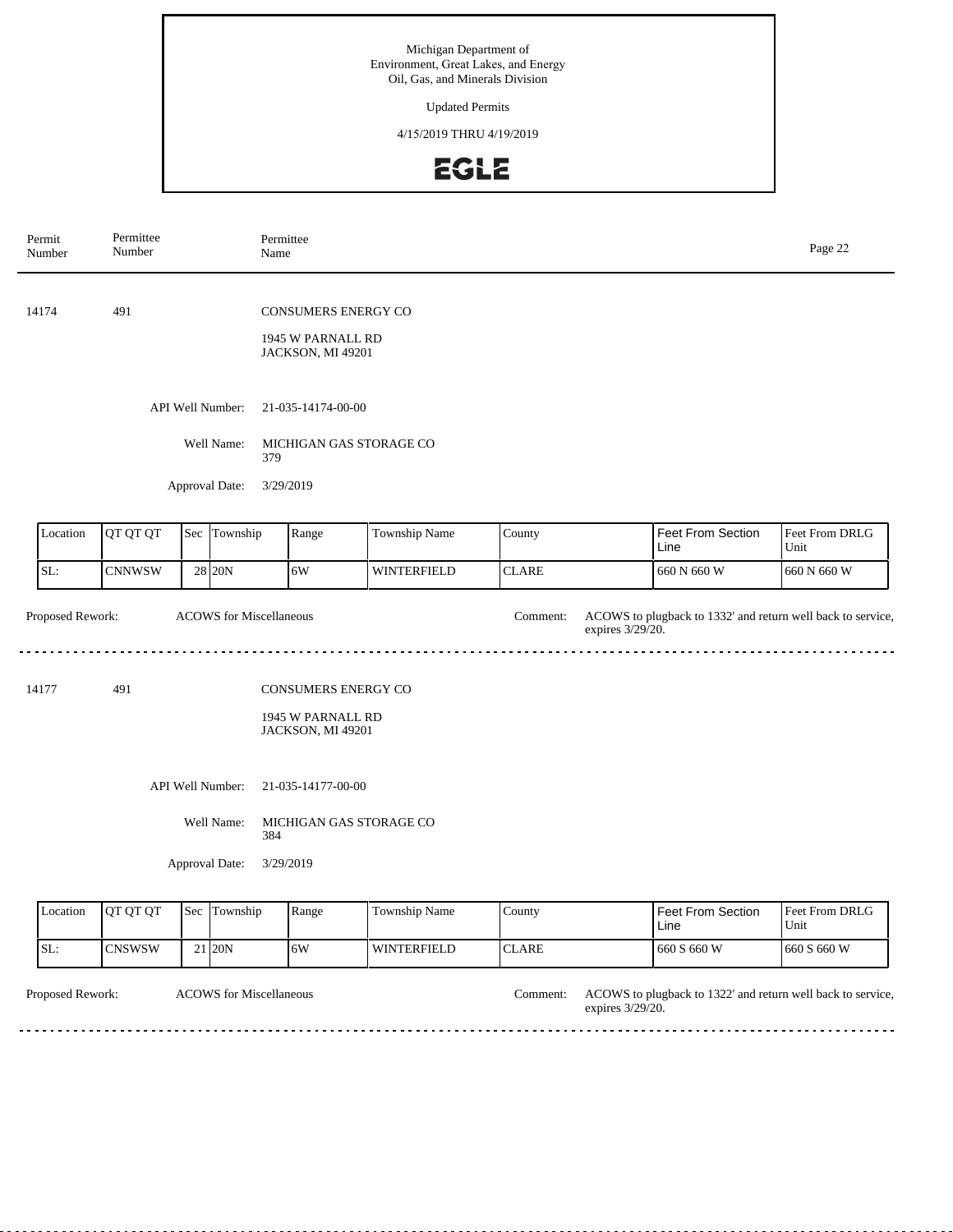Updated Permits

4/15/2019 THRU 4/19/2019

## **EGLE**

| Permit<br>Number                                   | Permittee<br>Number               |  | Permittee<br>Name                     |                                                                      |                |              |                                                                                             | Page 23                |  |
|----------------------------------------------------|-----------------------------------|--|---------------------------------------|----------------------------------------------------------------------|----------------|--------------|---------------------------------------------------------------------------------------------|------------------------|--|
| 14195                                              | 491                               |  |                                       | CONSUMERS ENERGY CO<br>1945 W PARNALL RD<br>JACKSON, MI 49201        |                |              |                                                                                             |                        |  |
|                                                    |                                   |  | API Well Number:<br>Well Name:<br>378 | 21-035-14195-00-00<br>MICHIGAN GAS STORAGE CO                        |                |              |                                                                                             |                        |  |
|                                                    |                                   |  | Approval Date:                        | 3/29/2019                                                            |                |              |                                                                                             |                        |  |
| Location                                           | QT QT QT                          |  | Sec Township                          | Range                                                                | Township Name  | County       | <b>Feet From Section</b><br>Line                                                            | Feet From DRLG<br>Unit |  |
| SL:                                                | <b>CNSWNW</b>                     |  | 28 20N                                | 6W                                                                   | WINTERFIELD    | <b>CLARE</b> | 660 S 580 W                                                                                 | 660 S 580 W            |  |
| Proposed Rework:<br><b>ACOWS</b> for Miscellaneous |                                   |  |                                       |                                                                      |                | Comment:     | ACOWS to plugback to 1305', perforate, and return well back<br>to service, expires 3/29/20. |                        |  |
| 14323                                              | 491                               |  |                                       | <b>CONSUMERS ENERGY CO</b><br>1945 W PARNALL RD<br>JACKSON, MI 49201 |                |              |                                                                                             |                        |  |
|                                                    |                                   |  | API Well Number:                      | 21-035-14323-00-00                                                   |                |              |                                                                                             |                        |  |
|                                                    |                                   |  | Well Name:<br>396<br>Approval Date:   | MICHIGAN GAS STORAGE CO<br>3/29/2019                                 |                |              |                                                                                             |                        |  |
| Location                                           | QT QT QT<br>Sec Township<br>Range |  |                                       |                                                                      | Township Name  | County       | Feet From Section<br>Line                                                                   | Feet From DRLG<br>Unit |  |
| SL:                                                | <b>CNNWNE</b>                     |  | 6 19N                                 | 6W                                                                   | <b>REDDING</b> | <b>CLARE</b> | 660 N 660 W                                                                                 | 660 N 660 W            |  |

Proposed Rework: ACOWS to underream open hole section, and perforate, expires 3/29/20. ACOWS for Miscellaneous Comment:

 $- - - - - -$ 

<u>. . . . . . . . .</u>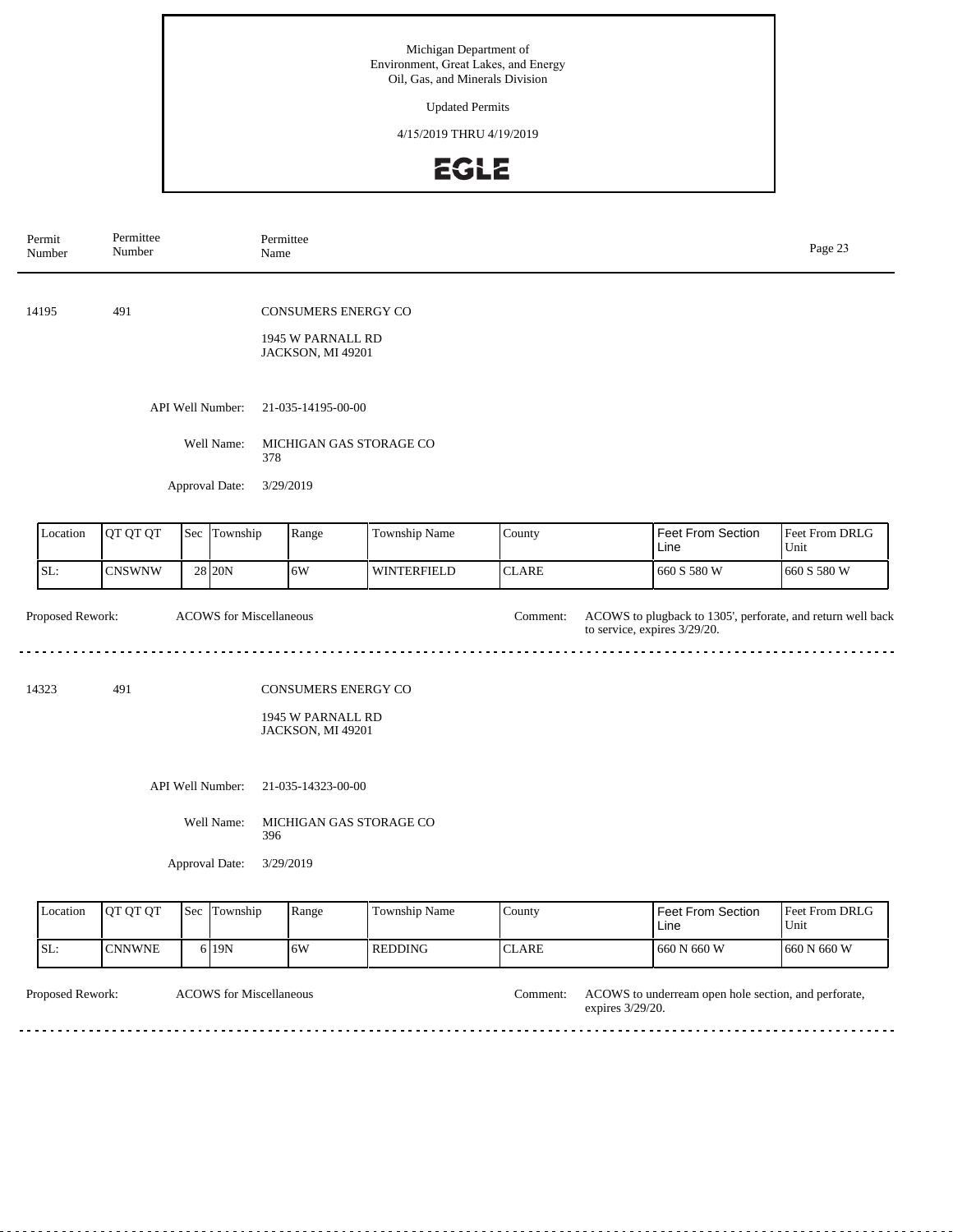Updated Permits

4/15/2019 THRU 4/19/2019

## **EGLE**

| Permit<br>Number                                   | Permittee<br>Number |     | Name              | Permittee                                                            |                    |                         |                                                             | Page 24                |  |  |
|----------------------------------------------------|---------------------|-----|-------------------|----------------------------------------------------------------------|--------------------|-------------------------|-------------------------------------------------------------|------------------------|--|--|
| 14332                                              | 491                 |     |                   | CONSUMERS ENERGY CO<br>1945 W PARNALL RD<br>JACKSON, MI 49201        |                    |                         |                                                             |                        |  |  |
|                                                    |                     |     | API Well Number:  | 21-035-14332-00-00                                                   |                    |                         |                                                             |                        |  |  |
|                                                    |                     |     | Well Name:        | MICHIGAN GAS STORAGE CO<br>394                                       |                    |                         |                                                             |                        |  |  |
|                                                    |                     |     | Approval Date:    | 3/29/2019                                                            |                    |                         |                                                             |                        |  |  |
| Location                                           | QT QT QT            |     | Sec Township      | Range                                                                | Township Name      | County                  | <b>Feet From Section</b><br>Line                            | Feet From DRLG<br>Unit |  |  |
| SL:                                                | <b>CNNWNW</b>       |     | 6 19N             | 6W                                                                   | <b>REDDING</b>     | <b>CLARE</b>            | 660 N 660 W                                                 | 660 N 660 W            |  |  |
| Proposed Rework:<br><b>ACOWS</b> for Miscellaneous |                     |     |                   |                                                                      |                    | Comment:<br>$3/29/20$ . | ACOWS to perforate and return well back to service, expires |                        |  |  |
| 14333                                              | 491                 |     |                   | <b>CONSUMERS ENERGY CO</b><br>1945 W PARNALL RD<br>JACKSON, MI 49201 |                    |                         |                                                             |                        |  |  |
|                                                    |                     |     | API Well Number:  | 21-035-14333-00-00                                                   |                    |                         |                                                             |                        |  |  |
|                                                    |                     |     | Well Name:<br>400 | MICHIGAN GAS STORAGE CO                                              |                    |                         |                                                             |                        |  |  |
|                                                    |                     |     | Approval Date:    | 3/29/2019                                                            |                    |                         |                                                             |                        |  |  |
| Location                                           | QT QT QT            | Sec | Township          | Range                                                                | Township Name      | County                  | <b>Feet From Section</b><br>Line                            | Feet From DRLG<br>Unit |  |  |
| SL:                                                | <b>CNSENW</b>       |     | 32 20N            | 6W                                                                   | <b>WINTERFIELD</b> | <b>CLARE</b>            | 660 S 660 E                                                 | 660 S 660 E            |  |  |

Proposed Rework: ACOWS to underream open hole, add perfs, and return well back to service, expires 3/29/20. ACOWS for Miscellaneous Comment:

 $\sim$   $\sim$   $\sim$ 

. . . . . . . . . . . . . . . .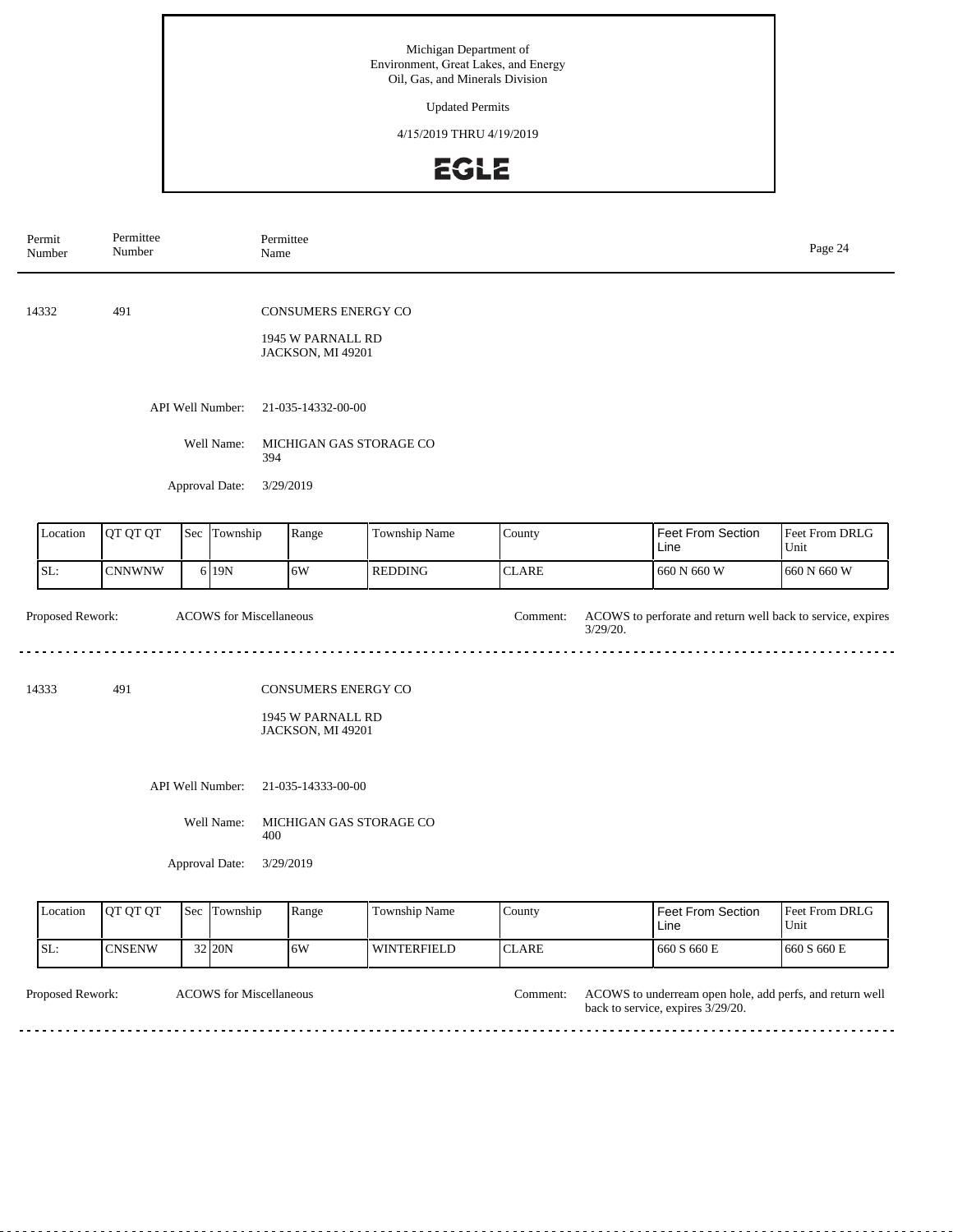Updated Permits

4/15/2019 THRU 4/19/2019

## EGLE

| Permit<br>Number          | Permittee<br>Number                    |  | Permittee<br>Name              |                                                               |                    |                              |                                                             | Page 25                |  |  |
|---------------------------|----------------------------------------|--|--------------------------------|---------------------------------------------------------------|--------------------|------------------------------|-------------------------------------------------------------|------------------------|--|--|
| 15212                     | 491                                    |  |                                | CONSUMERS ENERGY CO<br>1945 W PARNALL RD<br>JACKSON, MI 49201 |                    |                              |                                                             |                        |  |  |
|                           |                                        |  | API Well Number:<br>Well Name: | 21-035-15212-00-00<br>MICH GAS STORAGE 427                    |                    |                              |                                                             |                        |  |  |
|                           |                                        |  | Approval Date:<br>3/29/2019    |                                                               |                    |                              |                                                             |                        |  |  |
| Location                  | QT QT QT                               |  | Sec Township                   | Range                                                         | Township Name      | County                       | Feet From Section<br>Line                                   | Feet From DRLG<br>Unit |  |  |
| SL:                       | <b>CNSWSW</b>                          |  | 35 20N                         | 6W                                                            | <b>WINTERFIELD</b> | <b>CLARE</b>                 | 660 S 660 W                                                 | 660 S 660 W            |  |  |
| Proposed Rework:          |                                        |  | <b>ACOWS</b> for Miscellaneous |                                                               |                    | Comment:<br>expires 3/29/20. | ACOWS to plugback to 1285' and return well back to service, |                        |  |  |
| 20621                     | 491                                    |  |                                | CONSUMERS ENERGY CO<br>1945 W PARNALL RD<br>JACKSON, MI 49201 |                    |                              |                                                             |                        |  |  |
|                           | API Well Number:<br>21-035-20621-00-00 |  |                                |                                                               |                    |                              |                                                             |                        |  |  |
| Well Name:<br>M G S C 913 |                                        |  |                                |                                                               |                    |                              |                                                             |                        |  |  |
|                           |                                        |  | Approval Date:<br>3/1/2019     |                                                               |                    |                              |                                                             |                        |  |  |
| Location                  | QT QT QT                               |  | Sec Township                   | Range                                                         | Township Name      | County                       | <b>Feet From Section</b><br>Line                            | Feet From DRLG<br>Unit |  |  |
| SL:                       | <b>SESWNW</b>                          |  | 20 20 N                        | 6W                                                            | WINTERFIELD        | <b>CLARE</b>                 | 100 S 1220 W                                                | 100 S 100 E            |  |  |

Proposed Rework: ACOWS for Miscellaneous and the comment: ACOWS to plugback to 1340' and return well back to service, expires 3/1/20. ACOWS for Miscellaneous Comment:

 $\sim$   $\sim$   $\sim$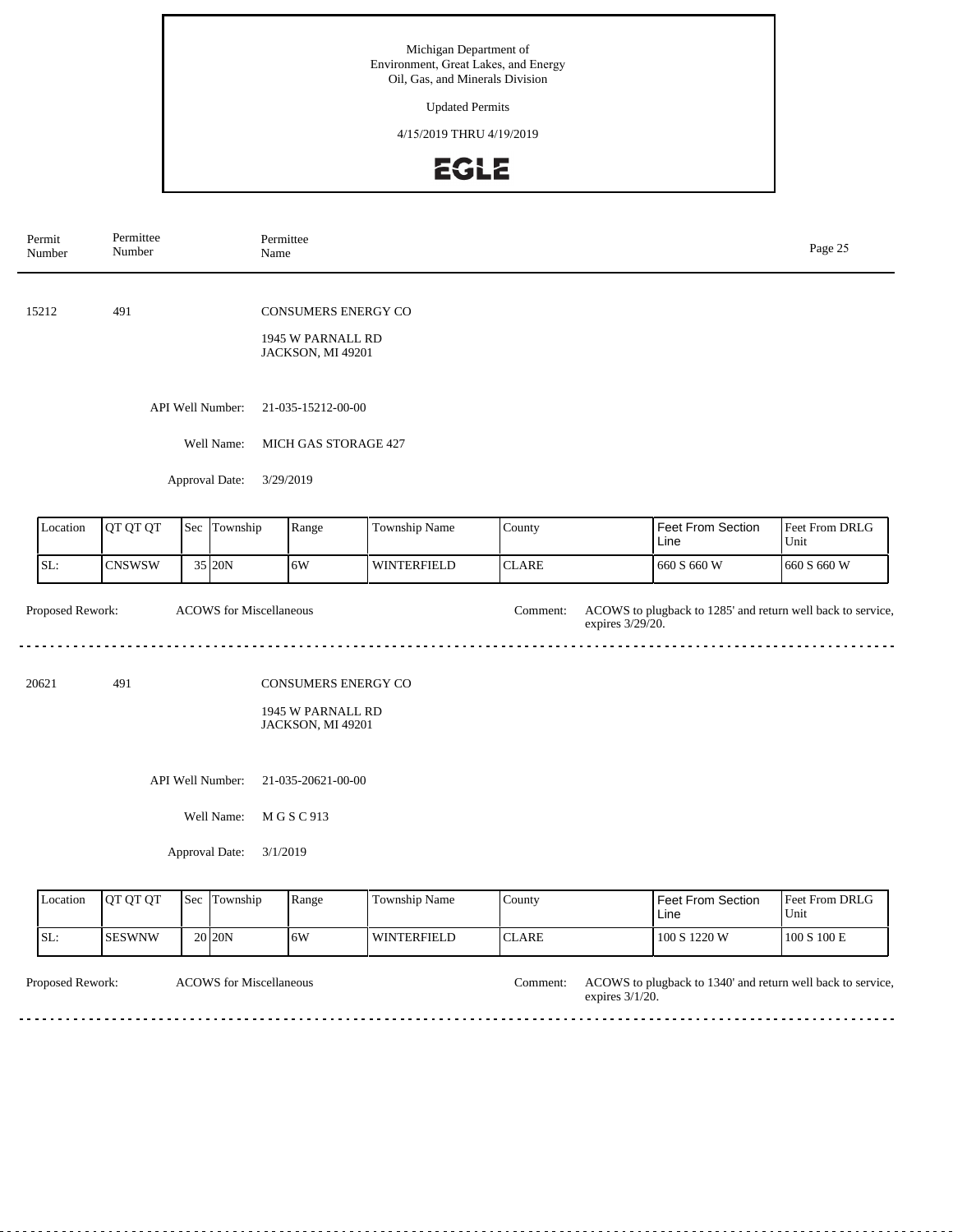Updated Permits

4/15/2019 THRU 4/19/2019

#### EGLE

| Permit<br>Number | Permittee<br>Number      |     | Permittee<br>Name              |                                                               |                    |                              |                                                             | Page 26                |
|------------------|--------------------------|-----|--------------------------------|---------------------------------------------------------------|--------------------|------------------------------|-------------------------------------------------------------|------------------------|
| 20621            | 491                      |     |                                | CONSUMERS ENERGY CO<br>1945 W PARNALL RD<br>JACKSON, MI 49201 |                    |                              |                                                             |                        |
|                  |                          |     | API Well Number:               | 21-035-20621-00-00                                            |                    |                              |                                                             |                        |
|                  |                          |     | Well Name:                     | M G S C 913                                                   |                    |                              |                                                             |                        |
|                  |                          |     | Approval Date:<br>3/29/2019    |                                                               |                    |                              |                                                             |                        |
| Location         | QT QT QT<br>Sec Township |     |                                | Range                                                         | Township Name      | County                       | Feet From Section<br>Line                                   | Feet From DRLG<br>Unit |
| SL:              | <b>SESWNW</b>            |     | 20 20N                         | 6W                                                            | <b>WINTERFIELD</b> | <b>CLARE</b>                 | 100 S 1220 W                                                | $100$ S $100$ E        |
| Proposed Rework: |                          |     | <b>ACOWS</b> for Miscellaneous |                                                               |                    | Comment:<br>expires 3/29/20. | ACOWS to plugback to 1340' and return well back to service, |                        |
| 20646            | 491                      |     |                                | CONSUMERS ENERGY CO                                           |                    |                              |                                                             |                        |
|                  |                          |     |                                | 1945 W PARNALL RD<br>JACKSON, MI 49201                        |                    |                              |                                                             |                        |
|                  |                          |     | API Well Number:               | 21-035-20646-00-00                                            |                    |                              |                                                             |                        |
|                  |                          |     | Well Name:                     | M G S C 911                                                   |                    |                              |                                                             |                        |
|                  |                          |     | Approval Date:<br>3/29/2019    |                                                               |                    |                              |                                                             |                        |
| Location         | QT QT QT                 | Sec | Township                       | Range                                                         | Township Name      | County                       | <b>Feet From Section</b><br>Line                            | Feet From DRLG<br>Unit |

CLARE

<u>. . . . . . . . . . . .</u>

| Proposed Rework: |  |  |
|------------------|--|--|
|                  |  |  |

SL: SENESE

ACOWS for Miscellaneous Comment:

19 20N 6W WINTERFIELD

Proposed Rework: ACOWS for Miscellaneous and the comment: ACOWS to plugback well to 1350', underream open hole and return well back to service, expires 3/29/20.

1220 N 100 E 1220 N 100 E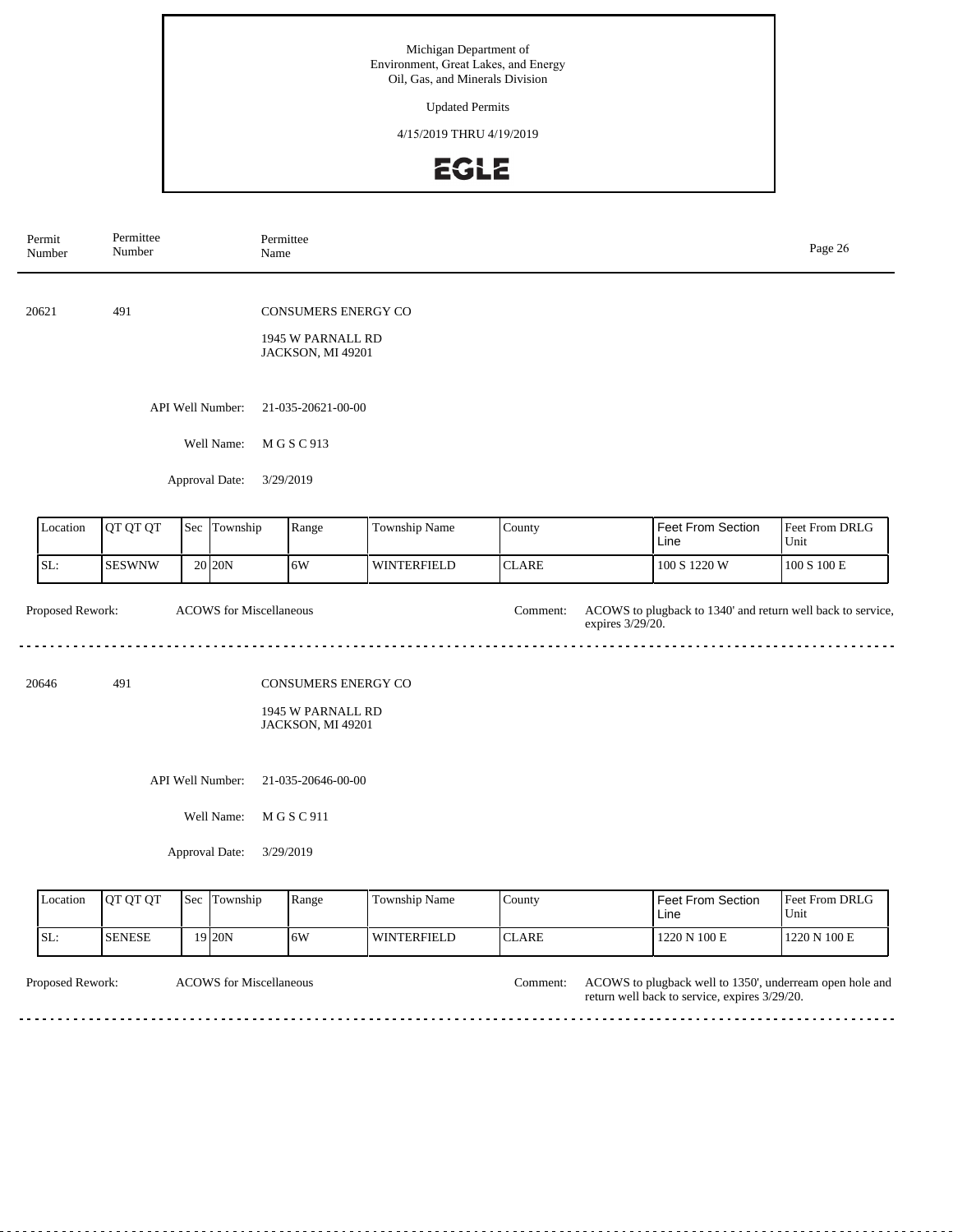Updated Permits

4/15/2019 THRU 4/19/2019

## EGLE

| Permit<br>Number          | Permittee<br>Number |     | Permittee<br>Name                                |                                                                      |                    |              |                                                                                             | Page 27                |
|---------------------------|---------------------|-----|--------------------------------------------------|----------------------------------------------------------------------|--------------------|--------------|---------------------------------------------------------------------------------------------|------------------------|
| 20650                     | 491                 |     |                                                  | <b>CONSUMERS ENERGY CO</b><br>1945 W PARNALL RD<br>JACKSON, MI 49201 |                    |              |                                                                                             |                        |
|                           |                     |     | API Well Number:                                 | 21-035-20650-00-00                                                   |                    |              |                                                                                             |                        |
|                           |                     |     | Well Name:                                       | M G S C 910                                                          |                    |              |                                                                                             |                        |
|                           |                     |     | Approval Date:                                   | 3/29/2019                                                            |                    |              |                                                                                             |                        |
| Location                  | QT QT QT            | Sec | Township                                         | Range                                                                | Township Name      | County       | Feet From Section<br>Line                                                                   | Feet From DRLG<br>Unit |
| SL:                       | <b>SESENE</b>       |     | 19 20N                                           | 6W                                                                   | <b>WINTERFIELD</b> | <b>CLARE</b> | 50 S 100 E                                                                                  | 50 S 100 E             |
| Proposed Rework:<br>20651 | 491                 |     | <b>ACOWS</b> for Miscellaneous                   | CONSUMERS ENERGY CO<br>1945 W PARNALL RD<br>JACKSON, MI 49201        |                    | Comment:     | ACOWS to plugback to 1350', add perfs, and return well back<br>to service, expires 3/29/20. |                        |
|                           |                     |     | API Well Number:<br>Well Name:<br>Approval Date: | 21-035-20651-00-00<br>M G S C 912<br>3/29/2019                       |                    |              |                                                                                             |                        |
| Location                  | QT QT QT            |     | Sec Township                                     | Range                                                                | Township Name      | County       | Feet From Section<br>Line                                                                   | Feet From DRLG<br>Unit |

**CLARE** 

<u>e e e e e e e e e e e e</u>

| ronosed Rework: |  |
|-----------------|--|

SL: CNSWSW

ACOWS for Miscellaneous Comment:

17 20N 6W WINTERFIELD

Proposed Rework: ACOWS for Miscellaneous **ACOWS** to plugback to 1325', underream open hole, and return well back to service, expires 3/29/20.

660 S 660 W 660 S 0 W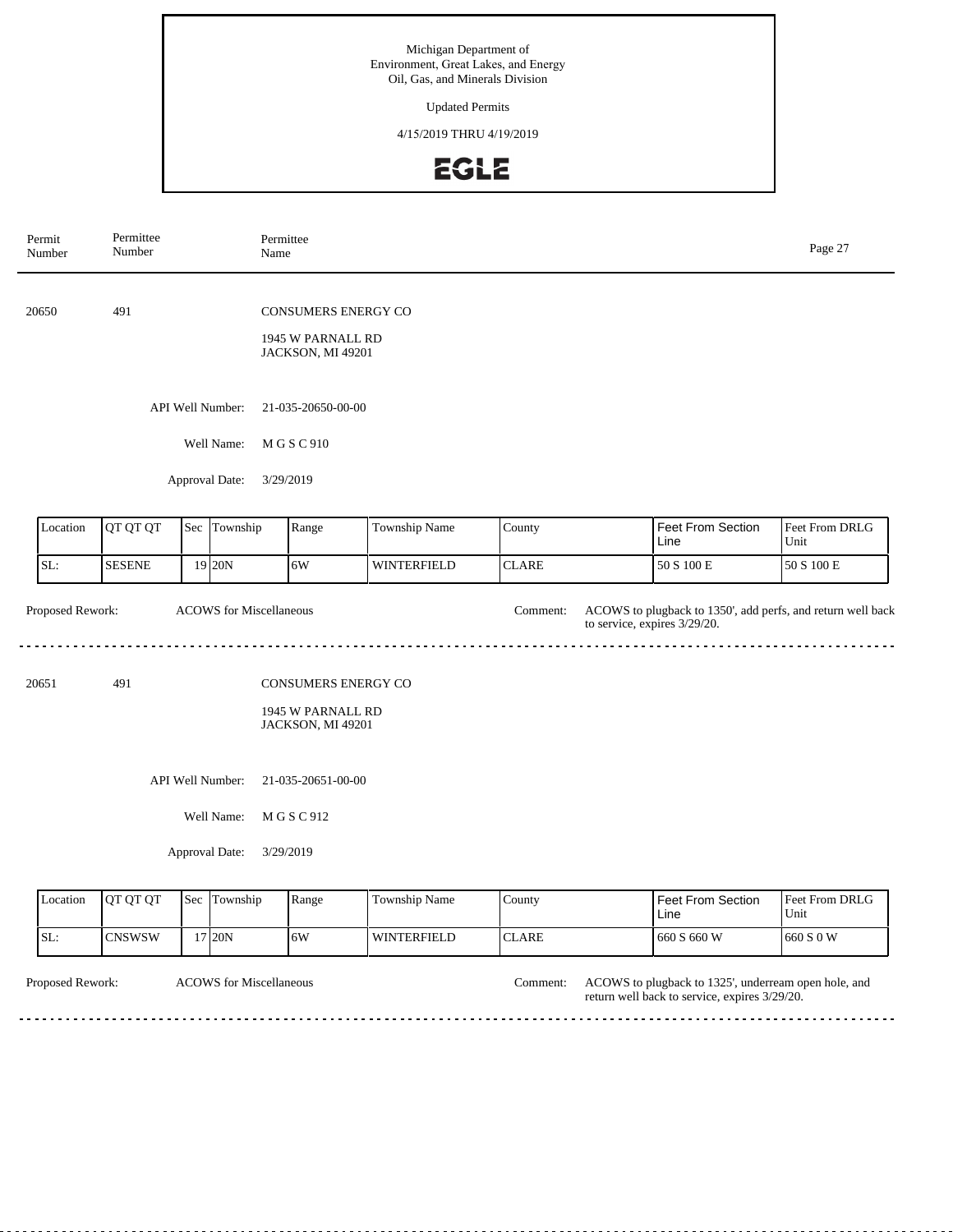Updated Permits

4/15/2019 THRU 4/19/2019

#### EGLE

| Permit<br>Number                                   | Permittee<br>Number        |  | Permittee<br>Name |                                        |                    |                              |                                                             | Page 28                |  |  |
|----------------------------------------------------|----------------------------|--|-------------------|----------------------------------------|--------------------|------------------------------|-------------------------------------------------------------|------------------------|--|--|
| 20654                                              | 491                        |  |                   | <b>CONSUMERS ENERGY CO</b>             |                    |                              |                                                             |                        |  |  |
|                                                    |                            |  |                   | 1945 W PARNALL RD<br>JACKSON, MI 49201 |                    |                              |                                                             |                        |  |  |
|                                                    |                            |  | API Well Number:  | 21-035-20654-00-00                     |                    |                              |                                                             |                        |  |  |
|                                                    |                            |  | Well Name:        | M G S C 916                            |                    |                              |                                                             |                        |  |  |
| Approval Date:<br>3/29/2019                        |                            |  |                   |                                        |                    |                              |                                                             |                        |  |  |
| Location                                           | QT QT QT                   |  | Sec Township      | Range                                  | Township Name      | County                       | Feet From Section<br>Line                                   | Feet From DRLG<br>Unit |  |  |
| SL:                                                | <b>SENENW</b>              |  | 28 20N            | 6W                                     | <b>WINTERFIELD</b> | <b>CLARE</b>                 | 1220 N 100 E                                                | 1220 N 100 E           |  |  |
| Proposed Rework:<br><b>ACOWS</b> for Miscellaneous |                            |  |                   |                                        |                    | Comment:<br>expires 3/29/20. | ACOWS to plugback to 1330' and return well back to service, |                        |  |  |
| 20977                                              | 491                        |  |                   | <b>CONSUMERS ENERGY CO</b>             |                    |                              |                                                             |                        |  |  |
|                                                    |                            |  |                   | 1945 W PARNALL RD<br>JACKSON, MI 49201 |                    |                              |                                                             |                        |  |  |
|                                                    |                            |  |                   |                                        |                    |                              |                                                             |                        |  |  |
|                                                    |                            |  | Well Name:        | <b>MGSC 953</b>                        |                    |                              |                                                             |                        |  |  |
|                                                    | Approval Date:<br>4/1/2019 |  |                   |                                        |                    |                              |                                                             |                        |  |  |
| Location                                           | QT QT QT                   |  | Sec Township      | Range                                  | Township Name      | County                       | <b>Feet From Section</b><br>Line                            | Feet From DRLG<br>Unit |  |  |
| $ _{SL}$                                           | <b>SESESE</b>              |  | $19$ 20N          | 6W                                     | WINTERFIELD        | <b>CLARE</b>                 | 250 S 100 E                                                 | 250 S 100 E            |  |  |

ACOWS for Miscellaneous Comment:

Proposed Rework: ACOWS for Miscellaneous **ACOWS** to plugback to 1335', underream open hole, and return well back to service, expires 4/1/20.

 $-$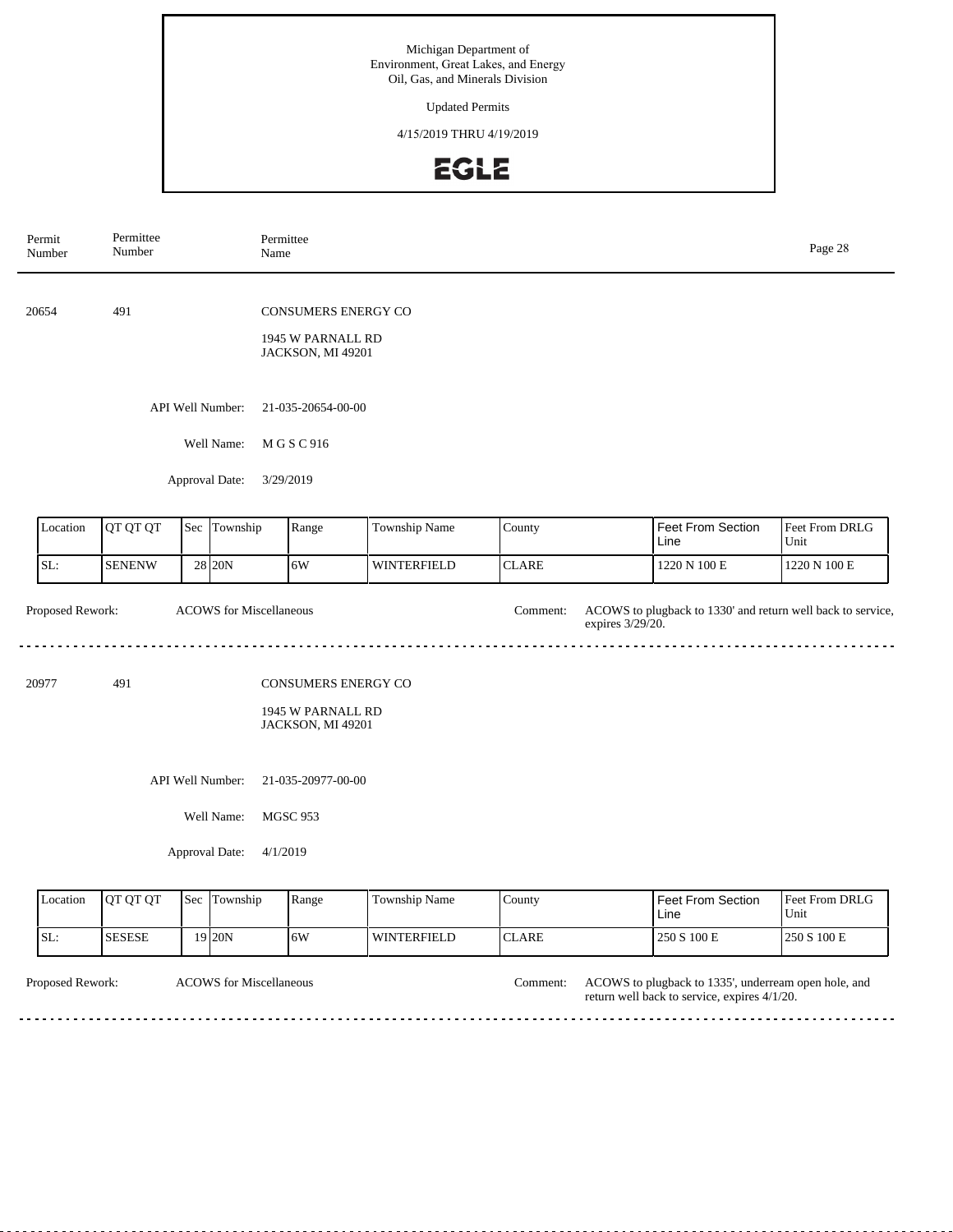Updated Permits

4/15/2019 THRU 4/19/2019

#### EGLE

| Permit<br>Number | Permittee<br>Number |  |                                | Permittee<br>Name                                                             |                              | Page 29                      |                                                        |                        |  |  |
|------------------|---------------------|--|--------------------------------|-------------------------------------------------------------------------------|------------------------------|------------------------------|--------------------------------------------------------|------------------------|--|--|
| 61297            | 6312                |  |                                | ARBOR OPERATING LLC<br>104 S UNION STREET SUITE 202<br>TRAVERSE CITY, MI49684 |                              |                              |                                                        |                        |  |  |
|                  |                     |  | API Well Number:<br>Well Name: | 21-055-39426-02-00                                                            |                              |                              |                                                        |                        |  |  |
|                  |                     |  | Approval Date:                 | 4/12/2019                                                                     | STATE GRANT & SVEC 1-9 HD1   |                              |                                                        |                        |  |  |
| Location         | QT QT QT            |  | Sec Township                   | Range                                                                         | Township Name                | County                       | <b>Feet From Section</b><br>Line                       | Feet From DRLG<br>Unit |  |  |
| SL:              | <b>NWNWSE</b>       |  | $9$ 25N                        | 12W                                                                           | <b>GRANT</b>                 | <b>GRAND TRAVERSE</b>        | 2391 S 2145 E                                          |                        |  |  |
| BHL:             | <b>SWNENE</b>       |  | $9$ 25N                        | 12W                                                                           | <b>GRANT</b>                 | <b>GRAND TRAVERSE</b>        | 892 N 903 E                                            | 892 N 903 E            |  |  |
| Proposed Rework: |                     |  |                                | ACOWS to Continue Drilling - HDH                                              |                              | Comment:<br>expires 4/12/20. | ACOWS to drill HD sidetrack easterly from existing HD, |                        |  |  |
| 61297            | 6312                |  |                                | ARBOR OPERATING LLC<br>TRAVERSE CITY, MI49684                                 | 104 S UNION STREET SUITE 202 |                              |                                                        |                        |  |  |
|                  |                     |  | API Well Number:               | 21-055-39426-03-00                                                            |                              |                              |                                                        |                        |  |  |
|                  |                     |  | Well Name:                     | STATE GRANT & SVEC 1-9<br>HD1A                                                |                              |                              |                                                        |                        |  |  |
|                  |                     |  | Approval Date:                 | 4/12/2019                                                                     |                              |                              |                                                        |                        |  |  |
| Location         | QT QT QT            |  | Sec Township                   | Range                                                                         | Township Name                | County                       | <b>Feet From Section</b><br>Line                       | Feet From DRLG<br>Unit |  |  |
| SL:              | NWNWSE              |  | $9$ 25N                        | 12W                                                                           | <b>GRANT</b>                 | <b>GRAND TRAVERSE</b>        | 2391 S 2145 E                                          |                        |  |  |
| BHL:             | <b>NESENE</b>       |  | 9 25N                          | 12W                                                                           | <b>GRANT</b>                 | <b>GRAND TRAVERSE</b>        | 1780 N 330 E                                           | 816 S 330 E            |  |  |

ACOWS to Continue Drilling - HDH

Proposed Rework: ACOWS to Continue Drilling - HDH Comment: ACOWS submitted post-drilling, verbal authoriztion w/rig on-site to drill this sidetrack given 5/30/18.